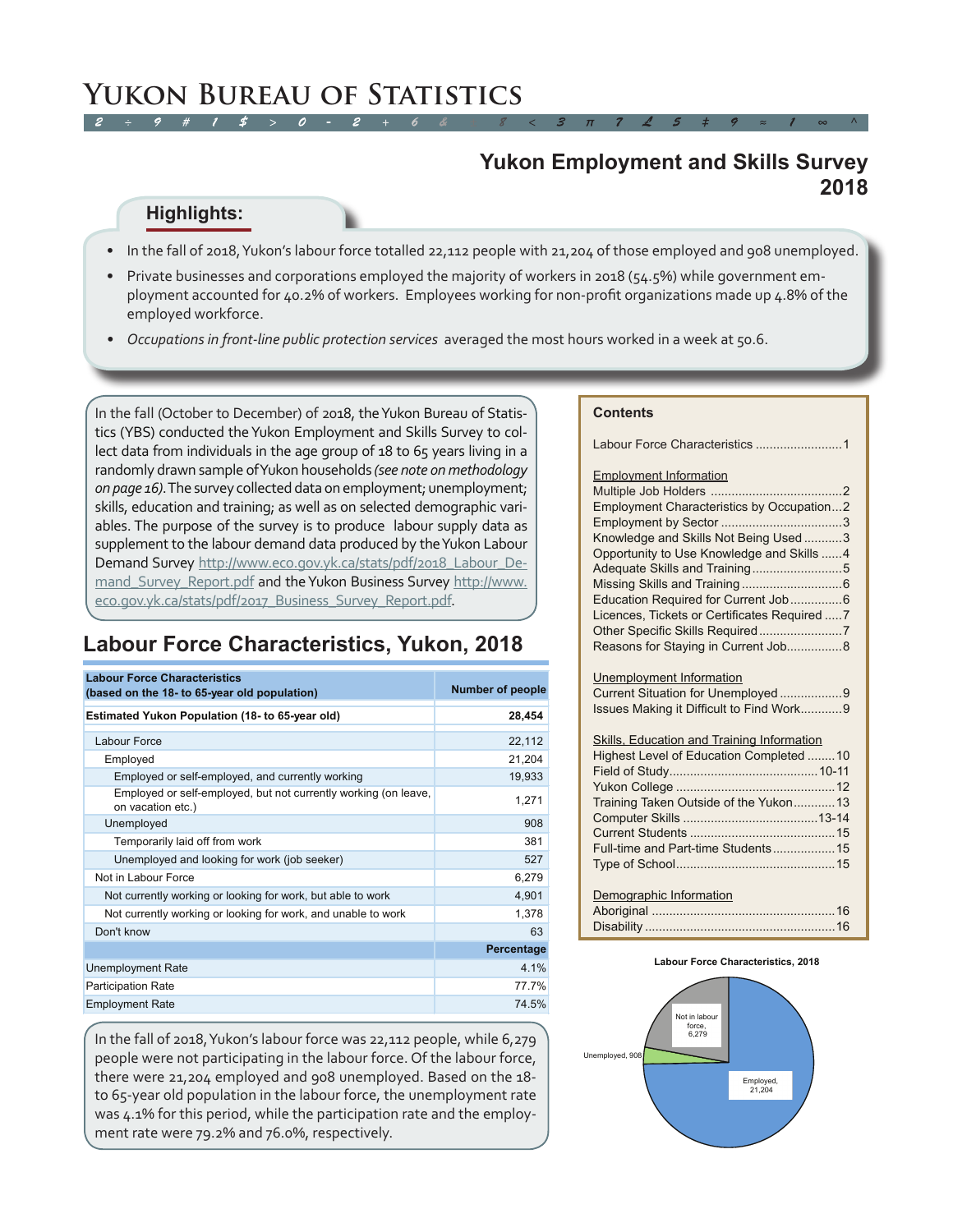# **Employment Information**

### **Multiple Job Holders, Yukon, 2018**

 In the fall of 2018, the vast majority of employed Yukoners working in the Yukon, held only one job (85.2% or 18,054 people); 12.3% (2,602 people) held two jobs; 2.4% had three jobs (502 people); and 39 people, or 0.2%, held more than three jobs.



### **Employment Characteristics by Primary Job Occupation, Yukon, 2018**

| <b>NOC</b> |                                                                                                   | <b>Number of</b> | <b>Average hours</b><br>worked per | <b>Currently on</b><br>leave or | Average         | Average<br>hourly |
|------------|---------------------------------------------------------------------------------------------------|------------------|------------------------------------|---------------------------------|-----------------|-------------------|
| Code       | What is your job title?                                                                           | workers          | week*                              | vacation                        | number of years | wage              |
| 00         | Senior management occupations                                                                     | 273              | 50.3                               | 9                               | 10.5            | \$56.55           |
| $01 - 05$  | Specialized middle management occupations                                                         | 1,050            | 41.9                               | 42                              | 6.7             | \$46.58           |
| 06         | Middle management occupations in retail and wholesale trade and customer services                 | 930              | 45.7                               | 64                              | 10.4            | \$36.66           |
| 07-09      | Middle management occupations in trades, transportation, production and utilities                 | 462              | 42.7                               | $\overline{4}$                  | 11.8            | \$47.68           |
| 11         | Professional occupations in business and finance                                                  | 652              | 37.5                               | 87                              | 6.8             | \$42.14           |
| 12         | Administrative and financial supervisors and administrative occupations                           | 1,369            | 36.7                               | 71                              | 5.9             | \$31.91           |
| 13         | Finance, insurance and related business administrative occupations                                | 209              | 34.4                               | 6                               | 12.9            | \$31.38           |
| 14         | Office support occupations                                                                        | 858              | 31.1                               | 28                              | 4.2             | \$25.31           |
| 15         | Distribution, tracking and scheduling co-ordination occupations                                   | 280              | 41.1                               | 18                              | 4.4             | \$28.42           |
| 21         | Professional occupations in natural and applied sciences                                          | 510              | 40.5                               | 18                              | 5.5             | \$44.24           |
| 22         | Technical occupations related to natural and applied sciences                                     | 1,041            | 38.8                               | 9                               | 7.0             | \$42.25           |
| 30         | Professional occupations in nursing                                                               | 258              | 38.5                               | 42                              | 9.0             | \$50.25           |
| 31         | Professional occupations in health (except nursing)                                               | 238              | 34.8                               | 46                              | 10.5            | \$57.38           |
| 32         | Technical occupations in health                                                                   | 269              | 41.0                               | 73                              | 13.2            | \$41.43           |
| 34         | Assisting occupations in support of health services                                               | 285              | 42.9                               | 35                              | 5.1             | \$28.93           |
| 40         | Professional occupations in education services                                                    | 693              | 39.3                               | 57                              | 9.1             | \$45.16           |
| 41         | Professional occupations in law and social, community and government services                     | 1,223            | 38.8                               | 42                              | 5.3             | \$42.14           |
| 42         | Paraprofessional occupations in legal, social, community and education services                   | 882              | 37.8                               | 77                              | 4.5             | \$30.20           |
| 43         | Occupations in front-line public protection services                                              | 75               | 50.6                               | 14                              | 8.5             | \$43.73           |
| 44         | Care providers and educational, legal and public protection support occupations                   | 371              | 37.4                               | 11                              | 5.6             | \$27.85           |
| 51         | Professional occupations in art and culture                                                       | 205              | 33.4                               | 25                              | 6.7             | \$31.68           |
| 52         | Technical occupations in art, culture, recreation and sport                                       | 325              | 40.2                               | 68                              | 12.2            | \$34.16           |
| 62         | Retail sales supervisors and specialized sales occupations                                        | 348              | 43.2                               | 5                               | 4.9             | \$31.76           |
| 63         | Service supervisors and specialized service occupations                                           | 1,037            | 40.0                               | 31                              | 5.3             | \$24.59           |
| 64         | Sales representatives and salespersons - wholesale and retail trade                               | 569              | 34.2                               | $\overline{0}$                  | 4.9             | \$22.89           |
| 65         | Service representatives and other customer and personal services occupations                      | 616              | 34.3                               | 96                              | 4.0             | \$22.30           |
| 66         | Sales support occupations                                                                         | 772              | 36.1                               | 137                             | 5.5             | \$20.84           |
| 67         | Service support and other service occupations, n.e.c.                                             | 1.224            | 36.3                               | $\Omega$                        | 6.6             | \$18.95           |
| 72         | Industrial, electrical and construction trades                                                    | 1,403            | 41.2                               | $\overline{0}$                  | 7.8             | \$40.53           |
| 73         | Maintenance and equipment operation trades                                                        | 734              | 39.0                               | 36                              | 5.4             | \$37.06           |
| 74         | Other installers, repairers and servicers and material handlers                                   | 144              | 41.3                               | $\overline{0}$                  | 7.2             | \$27.85           |
| 75         | Transport and heavy equipment operation and related maintenance occupations                       | 888              | 38.0                               | 49                              | 7.2             | \$32.23           |
| 76         | Trades helpers, construction labourers and related occupations                                    | 289              | 39.2                               | 28                              | 2.9             | \$33.91           |
| 82         | Supervisors and technical occupations in natural resources, agriculture and related<br>production | 178              | 42.8                               | $\overline{0}$                  | 8.1             | \$41.17           |
| 84         | Workers in natural resources, agriculture and related production                                  | 75               | 45.7                               | $\overline{0}$                  | 12.5            | \$18.56           |
| 86         | Harvesting, landscaping and natural resources labourers                                           | 138              | 50.5                               | $\Omega$                        | 7.6             | \$36.80           |
| 92         | Processing, manufacturing and utilities supervisors and central control operators                 | 212              | 41.4                               | $\overline{0}$                  | 8.2             | \$43.51           |
| 94         | Processing and manufacturing machine operators and related production workers                     | 11               | 45.0                               | $\overline{0}$                  | 8.9             | \$31.15           |
| 96         | Labourers in processing, manufacturing and utilities                                              | 80               | 45.0                               | $\overline{0}$                  | 0.2             | \$20.00           |
|            | Unclassified occupations                                                                          | 25               | 23.6                               | $\Omega$                        | 5.9             | \$18.00           |
|            | <b>Total</b>                                                                                      | 21.201           | 39.0                               | 1.228                           | 6.8             | \$34.33           |
|            | n.e.c.= not elsewhere classified.<br>* All jobs combined.                                         |                  |                                    |                                 |                 |                   |

In the fall of 2018, workers employed in *Occupations in front-line public protection services* averaged the most hours worked per week at 50.6. *Harvesting, landscaping and natural resources labourers* were second-highest at 50.5 hours, while *Office support occupations* (31.1 hours) had the lowest. Yukon's overall average was 39.0 hours per week.

Workers in *Professional occupations in health (except nursing)* reported the highest average wage rate at \$57.38 per hour, and *Senior management occupations* had the second-highest rate at \$56.55 per hour. *Workers in natural resources, agriculture and related production* had the lowest average wage rate at \$18.56 per hour, while the overall average wage rate for Yukon workers was \$34.33 per hour.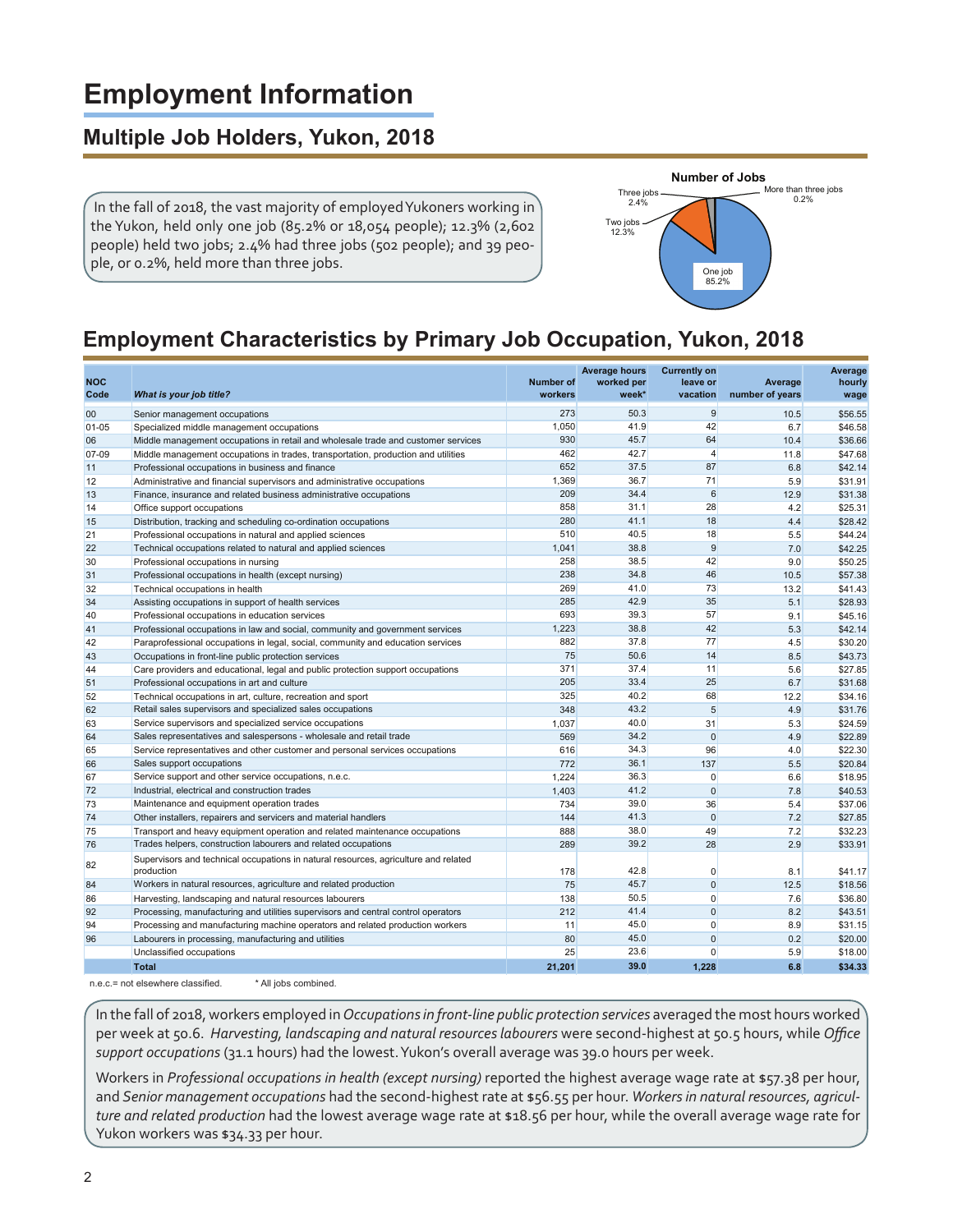#### <span id="page-2-0"></span>**Employment by Sector, Yukon, 2018**



\*\* Includes Crown Corporations (Yukon Energy Corp., Yukon Liquor Corp., etc.).

In the fall of 2018, the majority of workers (54.5%) were employed by a private business or corporation in their primary job, 4.8% were employed by non-profit organizations and 0.6% reported they were employed by *Other* employers.

Government employment accounted for 40.2% of the employed labour force, with almost two-thirds of government workers (65.2%) employed by Yukon Government. First Nations governments employed 1,651 people (19.4%), municipal governments employed 712 workers (8.4%), and the federal government employed 545 workers (6.4%).

### **Knowledge and Skills Not Being Used, Yukon, 2018**

| What knowledge or skills are not being used in your current primary job?<br>(Please list up to three items). | Number of responses* | % of all responses |
|--------------------------------------------------------------------------------------------------------------|----------------------|--------------------|
| Business and administrative related skills                                                                   | 240                  | 18.1%              |
| Leadership and communication skills                                                                          | 225                  | 17.0%              |
| Trade related skills                                                                                         | 221                  | 16.7%              |
| Healthcare related skills                                                                                    | 154                  | 11.6%              |
| Social science, arts and creative skills                                                                     | 114                  | 8.6%               |
| Scientific skills                                                                                            | 94                   | 7.0%               |
| <b>Technical skills</b>                                                                                      | 52                   | 3.9%               |
| Productivity and efficiency                                                                                  | 38                   | 2.9%               |
| Computer related skills                                                                                      | 34                   | 2.6%               |
| Law related skills                                                                                           | 34                   | 2.6%               |
| Teaching and education related                                                                               | 28                   | 2.1%               |
| Other                                                                                                        | 94                   | 7.1%               |
| <b>Total responses</b>                                                                                       | 1,329                | 100.0%             |

*\* Multiple responses could be given*

Yukoners were asked which knowledge or skills were not being used in their current primary job. The most common response to this question was *business and administrative related skills* with 18.1% of all responses. The second most common response was *leadership and communication skills* with 17.0% of all responses*.* The *other* category included teaching and education related skills, safety related skills, transportation related skills, etc.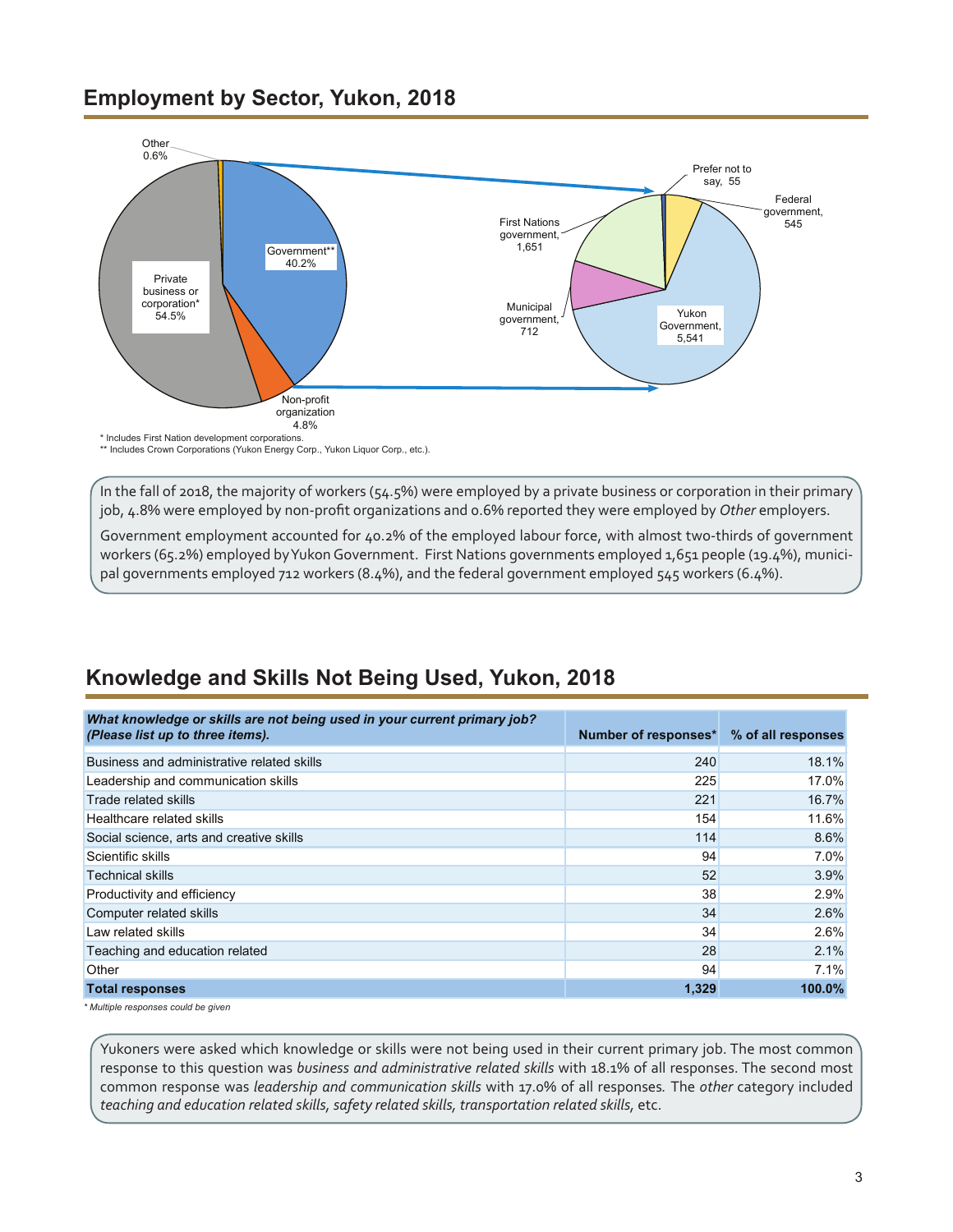#### **Opportunity to Use Knowledge and Skills, Yukon, 2018**

|                    | In your current primary job, do you feel that you have enough<br>opportunity to use the knowledge and skills that you have? | Yes <sup>1</sup> |        | No <sup>1</sup>   |              |
|--------------------|-----------------------------------------------------------------------------------------------------------------------------|------------------|--------|-------------------|--------------|
| <b>NOC</b><br>Code | <b>Occupation</b>                                                                                                           | <b>Number</b>    | %      | <b>Number</b>     | %            |
| 00                 | Senior management occupations                                                                                               | 269              | 98.5%  | 0                 | 0.0%         |
| $01 - 05$          | Specialized middle management occupations                                                                                   | 1,000            | 95.2%  | 40                | 3.8%         |
| 06                 | Middle management occupations in retail and wholesale trade<br>and customer services                                        | 885              | 95.1%  | 5                 | 0.5%         |
| 07-09              | Middle management occupations in trades, transportation,<br>production and utilities                                        | 454              | 98.3%  | 8                 | 1.7%         |
| 11                 | Professional occupations in business and finance                                                                            | 613              | 93.9%  | 40                | 6.1%         |
| 12                 | Administrative and financial supervisors and administrative<br>occupations                                                  | 1.273            | 93.1%  | 90                | 6.6%         |
| 13                 | Finance, insurance and related business administrative<br>occupations                                                       | 207              | 99.0%  | 2                 | 1.0%         |
| 14                 | Office support occupations                                                                                                  | 858              | 100.0% | 0                 | 0.0%         |
| 15                 | Distribution, tracking and scheduling co-ordination occupations                                                             | 259              | 92.5%  | 21                | 7.5%         |
| 21                 | Professional occupations in natural and applied sciences                                                                    | 472              | 92.7%  | 36                | 7.1%         |
| 22                 | Technical occupations related to natural and applied sciences                                                               | 992              | 95.2%  | 38                | 3.6%         |
| 30                 | Professional occupations in nursing                                                                                         | 221              | 85.7%  | 37                | 14.3%        |
| 31                 | Professional occupations in health (except nursing)                                                                         | 204              | 85.7%  | 34                | 14.3%        |
| 32                 | Technical occupations in health                                                                                             | 263              | 97.8%  | 6                 | 2.2%         |
| 34                 | Assisting occupations in support of health services                                                                         | 285              | 100.0% | $\mathbf{0}$      | 0.0%         |
| 40                 | Professional occupations in education services                                                                              | 667              | 96.2%  | 26                | 3.8%         |
| 41                 | Professional occupations in law and social, community and<br>government services                                            | 1.157            | 94.6%  | 41                | 3.4%         |
| 42                 | Paraprofessional occupations in legal, social, community and<br>education services                                          | 830              | 94.1%  | 47                | 5.3%         |
| 43                 | Occupations in front-line public protection services                                                                        | 75               | 100.0% | $\mathbf{0}$      | 0.0%         |
| 44                 | Care providers and educational, legal and public protection<br>support occupations                                          | 289              | 77.7%  | 59                | 15.9%        |
| 51                 | Professional occupations in art and culture                                                                                 | 194              | 94.2%  | 10                | 4.9%         |
| 52                 | Technical occupations in art, culture, recreation and sport                                                                 | 325              | 100.0% | $\Omega$          | 0.0%         |
| 62                 | Retail sales supervisors and specialized sales occupations                                                                  | 348              | 100.0% | $\mathbf{0}$      | 0.0%         |
| 63                 | Service supervisors and specialized service occupations                                                                     | 853              | 82.3%  | 173               | 16.7%        |
| 64                 | Sales representatives and salespersons - wholesale and retail<br>trade                                                      | 559              | 98.2%  | 10                | 1.8%         |
| 65                 | Service representatives and other customer and personal<br>services occupations                                             | 569              | 92.2%  | 38                | 6.2%         |
| 66                 | Sales support occupations                                                                                                   | 634              | 82.0%  | 107               | 13.8%        |
| 67                 | Service support and other service occupations, n.e.c.                                                                       | 1,071            | 87.5%  | $\overline{2}$    | 0.2%         |
| 72                 | Industrial, electrical and construction trades                                                                              | 1,288            | 91.8%  | 79                | 5.6%         |
| 73                 | Maintenance and equipment operation trades                                                                                  | 698              | 95.1%  | 32                | 4.4%         |
| 74                 | Other installers, repairers and servicers and material handlers                                                             | 144              | 100.0% | $\mathbf{0}$      | 0.0%         |
| 75                 | Transport and heavy equipment operation and related<br>maintenance occupations                                              | 822              | 92.6%  | 62                | 7.0%         |
| 76                 | Trades helpers, construction labourers and related occupations                                                              | 280              | 96.9%  | 9                 | 3.1%         |
| 82                 | Supervisors and technical occupations in natural resources,<br>agriculture and related production                           | 166              | 93.3%  | $12 \overline{ }$ | 6.7%         |
| 84                 | Workers in natural resources, agriculture and related production                                                            | 75               | 100.0% | $\mathbf{0}$      | 0.0%         |
| 86                 | Harvesting, landscaping and natural resources labourers                                                                     | 120              | 87.0%  | 18                | 13.0%        |
| 92                 | Processing, manufacturing and utilities supervisors and central<br>control operators                                        | 202              | 95.7%  | 9                 | 4.3%         |
| 94                 | Processing and manufacturing machine operators and related<br>production workers                                            |                  | 90.9%  | 1                 |              |
| 96                 | Labourers in processing, manufacturing and utilities                                                                        | 10<br>80         | 100.0% | 0                 | 9.1%<br>0.0% |
|                    | <b>Total</b>                                                                                                                | 19,711           | 93.1%  | 1,092             | 5.2%         |

Overall, 93.1% of respondents felt they **did** have enough opportunity to use the knowledge and skills they had in their primary job. There were eight occupation categories where all respondents reported they **did** have enough opportunity to use the knowledge and skills they have.

The occupation with the highest proportion of workers who **did not** feel they had enough opportunity to use the skills and knowledge they had, was *Service supervisors and specialized service occupations* with 16.7% of the workers of this occupation having felt that way.

The occupation with the second-highest proportion of workers who **did not** feel they had enough opportunity to use the skills and knowledge they had, was *Care providers and educational, legal and public protection support occupations* (15.9%).

1 The sum of the *Yes* and *No* answers may not total 100% because of respondents who *preferred not to say* or *didn't know* are not displayed. n.e.c.= not elsewhere classified.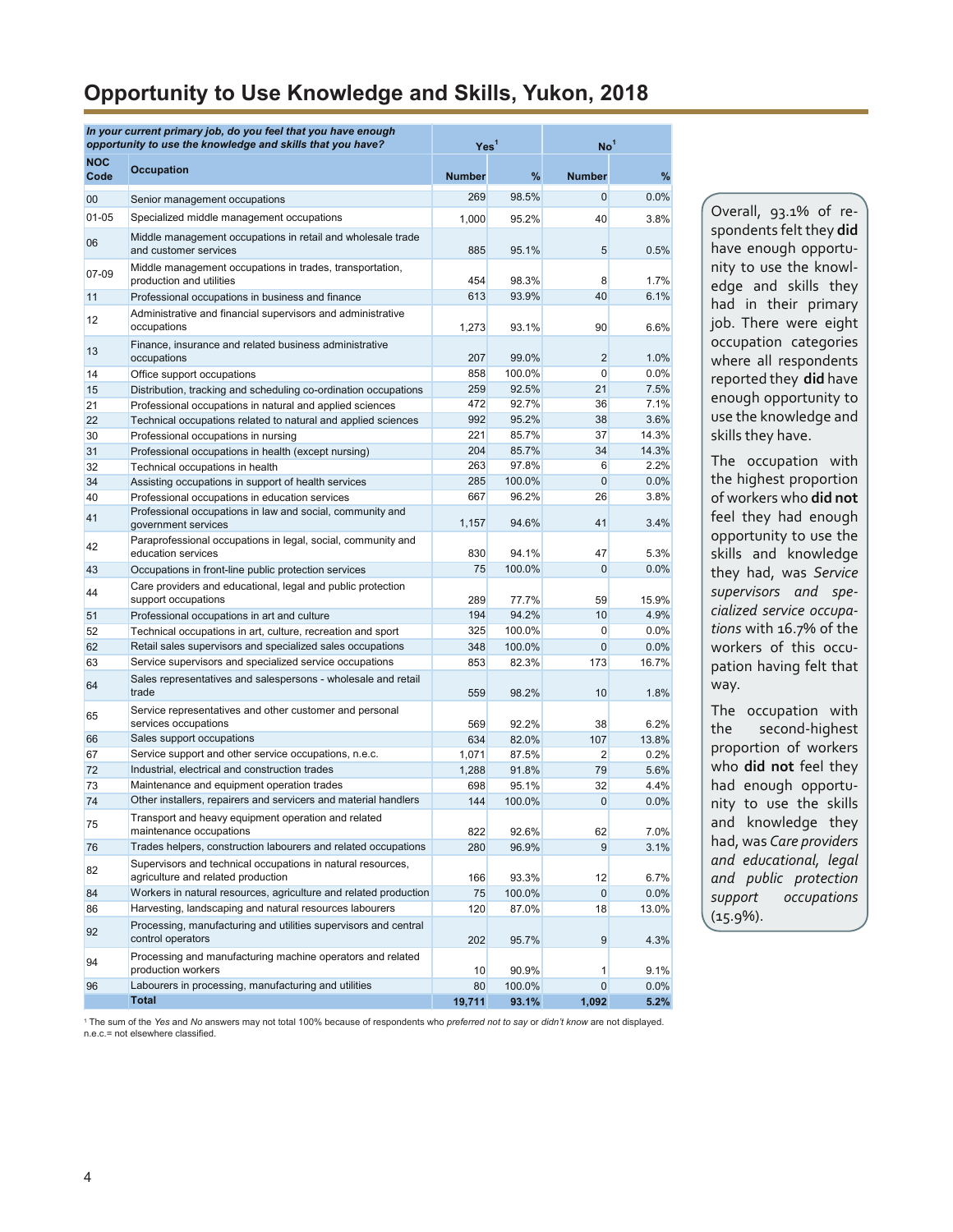### <span id="page-4-0"></span>**Adequate Skills and Training, Yukon, 2018**

| primary job?       | Do you feel adequately skilled and trained for your current                                       | Yes <sup>1</sup> |        | $\mathsf{No}^1$ |         |
|--------------------|---------------------------------------------------------------------------------------------------|------------------|--------|-----------------|---------|
| <b>NOC</b><br>Code | <b>Occupation</b>                                                                                 | <b>Number</b>    | %      | <b>Number</b>   | $\%$    |
| 00                 | Senior management occupations                                                                     | 270              | 98.9%  | 3               | 1.1%    |
| $01 - 05$          | Specialized middle management occupations                                                         | 982              | 93.5%  | 42              | 4.0%    |
| 06                 | Middle management occupations in retail and wholesale trade<br>and customer services              | 875              | 94.1%  | 55              | 5.9%    |
| 07-09              | Middle management occupations in trades, transportation,<br>production and utilities              | 451              | 97.6%  | 11              | 2.4%    |
| 11                 | Professional occupations in business and finance                                                  | 581              | 89.1%  | 54              | 8.3%    |
| 12                 | Administrative and financial supervisors and administrative                                       | 1,234            | 90.1%  | 135             | 9.9%    |
| 13                 | occupations<br>Finance, insurance and related business administrative<br>occupations              | 192              | 91.9%  | 17              | 8.1%    |
| 14                 | Office support occupations                                                                        | 810              | 94.4%  | 48              | 5.6%    |
| 15                 | Distribution, tracking and scheduling co-ordination occupations                                   | 248              | 88.6%  | 32              | 11.4%   |
| 21                 | Professional occupations in natural and applied sciences                                          | 501              | 98.4%  | 8               | 1.6%    |
| 22                 | Technical occupations related to natural and applied sciences                                     | 981              | 94.1%  | 49              | 4.7%    |
| 30                 | Professional occupations in nursing                                                               | 258              | 100.0% | $\mathbf 0$     | 0.0%    |
| 31                 | Professional occupations in health (except nursing)                                               | 215              | 90.3%  | 23              | 9.7%    |
| 32                 | Technical occupations in health                                                                   | 269              | 100.0% | 0               | 0.0%    |
| 34                 | Assisting occupations in support of health services                                               | 285              | 100.0% | $\mathbf 0$     | 0.0%    |
| 40                 | Professional occupations in education services                                                    | 648              | 93.5%  | 45              | 6.5%    |
| 41                 | Professional occupations in law and social, community and<br>government services                  | 1,149            | 93.9%  | 50              | 4.1%    |
| 42                 | Paraprofessional occupations in legal, social, community and<br>education services                | 842              | 95.6%  | 39              | 4.4%    |
| 43                 | Occupations in front-line public protection services                                              | 58               | 76.3%  | 18              | 23.7%   |
| 44                 | Care providers and educational, legal and public protection<br>support occupations                | 367              | 98.9%  | 3               | 0.8%    |
| 51                 | Professional occupations in art and culture                                                       | 185              | 90.2%  | 20              | 9.8%    |
| 52                 | Technical occupations in art, culture, recreation and sport                                       | 312              | 95.7%  | 14              | 4.3%    |
| 62                 | Retail sales supervisors and specialized sales occupations                                        | 348              | 100.0% | $\mathbf 0$     | 0.0%    |
| 63                 | Service supervisors and specialized service occupations                                           | 1,014            | 97.7%  | 6               | 0.6%    |
| 64                 | Sales representatives and salespersons - wholesale and retail<br>trade                            | 569              | 100.0% | 0               | 0.0%    |
| 65                 | Service representatives and other customer and personal<br>services occupations                   | 577              | 93.5%  | 40              | 6.5%    |
| 66                 | Sales support occupations                                                                         | 713              | 92.4%  | 27              | 3.5%    |
| 67                 | Service support and other service occupations, n.e.c.                                             | 1,073            | 87.7%  | 0               | 0.0%    |
| 72                 | Industrial, electrical and construction trades                                                    | 1,371            | 97.7%  | 32              | 2.3%    |
| 73                 | Maintenance and equipment operation trades                                                        | 711              | 96.9%  | 11              | 1.5%    |
| 74                 | Other installers, repairers and servicers and material handlers                                   | 144              | 100.0% | 0               | 0.0%    |
| 75                 | Transport and heavy equipment operation and related<br>maintenance occupations                    | 865              | 97.5%  | 14              | 1.6%    |
| 76                 | Trades helpers, construction labourers and related occupations                                    | 283              | 97.9%  | 6               | 2.1%    |
| 82                 | Supervisors and technical occupations in natural resources,<br>agriculture and related production | 178              | 100.0% | $\overline{0}$  | 0.0%    |
| 84                 | Workers in natural resources, agriculture and related production                                  | 75               | 100.0% | 0               | 0.0%    |
| 86                 | Harvesting, landscaping and natural resources labourers                                           | 138              | 100.0% | $\overline{0}$  | 0.0%    |
| 92                 | Processing, manufacturing and utilities supervisors and central<br>control operators              | 212              | 100.0% | $\overline{0}$  | 0.0%    |
| 94                 | Processing and manufacturing machine operators and related<br>production workers                  | 11               | 100.0% | 0               | $0.0\%$ |
| 96                 | Labourers in processing, manufacturing and utilities                                              | 80               | 100.0% | $\overline{0}$  | 0.0%    |
|                    | <b>Total</b>                                                                                      | 20,075           | 94.8%  | 802             | 3.8%    |

Overall, 94.8% of respondents felt they were adequately skilled and trained for their current primary job. There were twelve occupation categories where all respondents reported they were adequately skilled and trained for their current job.

The occupation with the highest proportion of workers who **did not** feel they were adequately skilled and trained for their current job was *Occupations in front-line public protective services* with 23.7% of workers reported not adequately skilled or trained for their primary job.

*Distribution, tracking and scheduling co-ordination occupations* was the second-highest occupation category with 11.4% of workers in this occupation reported they were **not** adequately skilled and trained for their current primary job.

The third-highest proportion of workers who reported to be less than adequately skilled and trained was in *Administrative and financial supervisors and administrative occupations* (9.9%).

1 The sum of the *Yes* and *No* answers may not total 100% because of respondents who *preferred not to say* or *didn't know* are not displayed. n.e.c.= not elsewhere classified.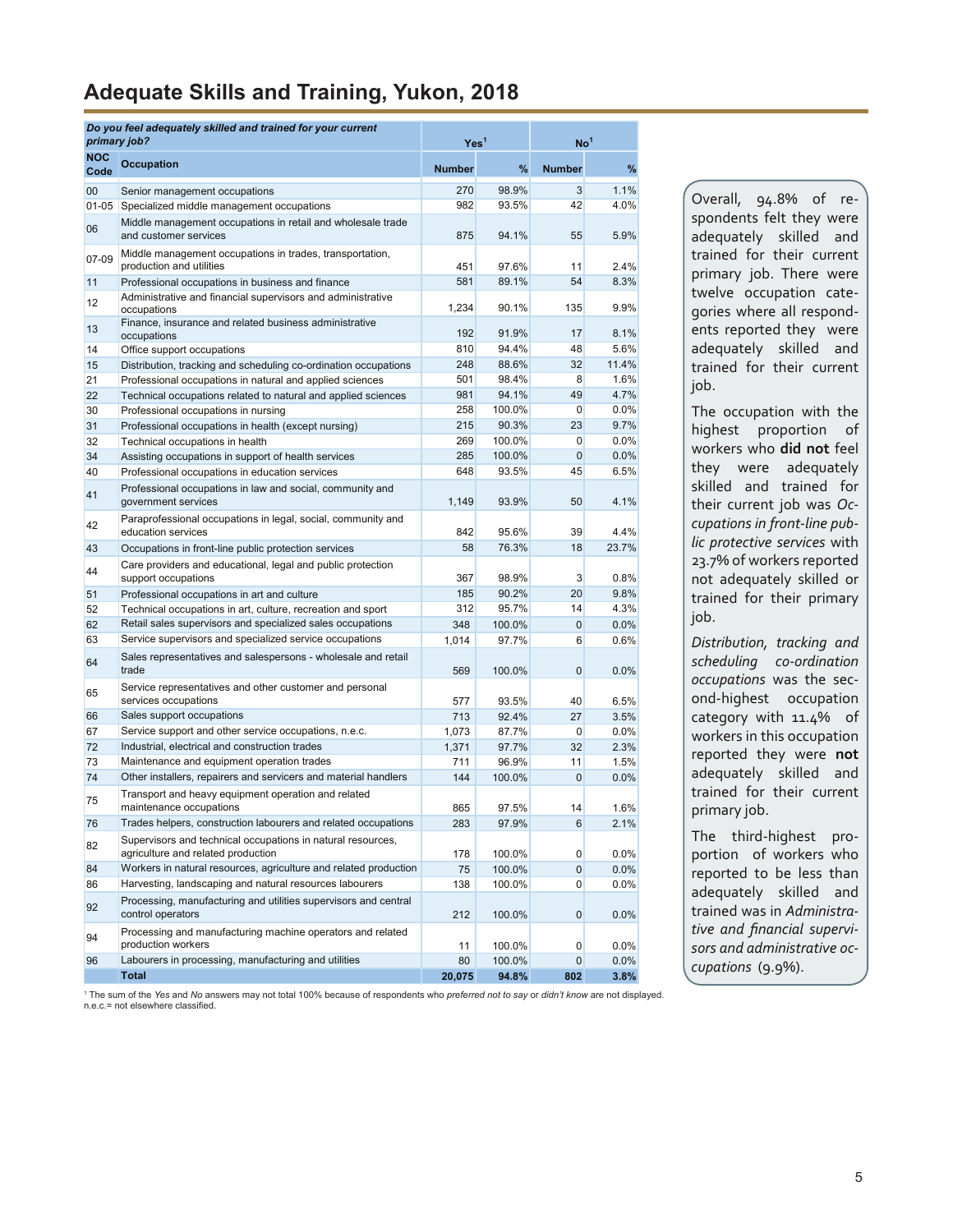#### **Missing Skills and Training, Yukon, 2018**

| What skills or training do you feel you are missing for your<br>current primary job? (Please list up to three items). | <b>Number of</b><br>responses* | $%$ of all<br>responses |
|-----------------------------------------------------------------------------------------------------------------------|--------------------------------|-------------------------|
| Business and administrative related skills and training                                                               | 191                            | 27.0%                   |
| Computer related skills and training                                                                                  | 151                            | 21.4%                   |
| Healthcare related skills and training                                                                                | 72                             | 10.2%                   |
| Leadership and communication skills and training                                                                      | 45                             | 6.4%                    |
| Trade related skills and training                                                                                     | 28                             | 4.0%                    |
| Food handling skills and training                                                                                     | 17                             | 2.4%                    |
| Law related skills and training                                                                                       | 10                             | 1.4%                    |
| Social science, arts and creative skills and training                                                                 |                                | 1.0%                    |
| Other                                                                                                                 | 184                            | 26.1%                   |
| <b>Total responses</b>                                                                                                | 707                            | 100.0%                  |

The skills that the highest number of respondents reported missing for their current primary job was *Business and administrative related skills and training* with 27.0% of responses, followed by *Computer related skills and training* at 21.4%, and *Healthcare related skills and training* at 10.2%.

*\* Multiple responses could be given.*

### **Education Required for Current Primary Job, Yukon, 2018**

| If they were applying today, what minimum educational<br>qualification, if any, would someone need to get the type of<br>primary job you have now? | <b>Number</b> | %      |
|----------------------------------------------------------------------------------------------------------------------------------------------------|---------------|--------|
| No formal education                                                                                                                                | 1,973         | 9.3%   |
| Some elementary school                                                                                                                             | 27            | 0.1%   |
| Some high school                                                                                                                                   | 1.296         | 6.1%   |
| High school diploma or certificate                                                                                                                 | 5,023         | 23.7%  |
| GED (General Education Diploma) or equivalent                                                                                                      | 33            | 0.2%   |
| Some college                                                                                                                                       | 796           | 3.8%   |
| 1-year college certificate                                                                                                                         | 979           | 4.6%   |
| 2-year college diploma                                                                                                                             | 1,629         | 7.7%   |
| 4-year college diploma                                                                                                                             | 360           | 1.7%   |
| Some trades or technical training                                                                                                                  | 340           | 1.6%   |
| Trades or technical certificate                                                                                                                    | 741           | 3.5%   |
| Trades or technical diploma                                                                                                                        | 418           | 2.0%   |
| Apprenticeship                                                                                                                                     | 480           | 2.3%   |
| Some university                                                                                                                                    | 260           | 1.2%   |
| Bachelor's degree                                                                                                                                  | 2.970         | 14.0%  |
| Master's degree                                                                                                                                    | 708           | 3.3%   |
| Doctoral degree                                                                                                                                    | 12            | 0.1%   |
| Professional (medical, law, etc.)                                                                                                                  | 154           | 0.7%   |
| Other                                                                                                                                              | 859           | 4.1%   |
| Don't know                                                                                                                                         | 2,124         | 10.0%  |
| Prefer not to say                                                                                                                                  | 21            | 0.1%   |
| <b>Total</b>                                                                                                                                       | 21,203        | 100.0% |

Respondents were asked what minimum level of education would be required to get the type of job they currently have. The highest proportion of current primary jobs would require a *High school diploma or certificate* (23.7%)*,* followed by a *Bachelor's degree* (14.0%). A *Master's degree* is required for 3.3% of current primary jobs, while a *Professional degree* is required for 0.7%.

There were 3,296 jobs, or 15.5%, that would require less than a *High school diploma or certificate.*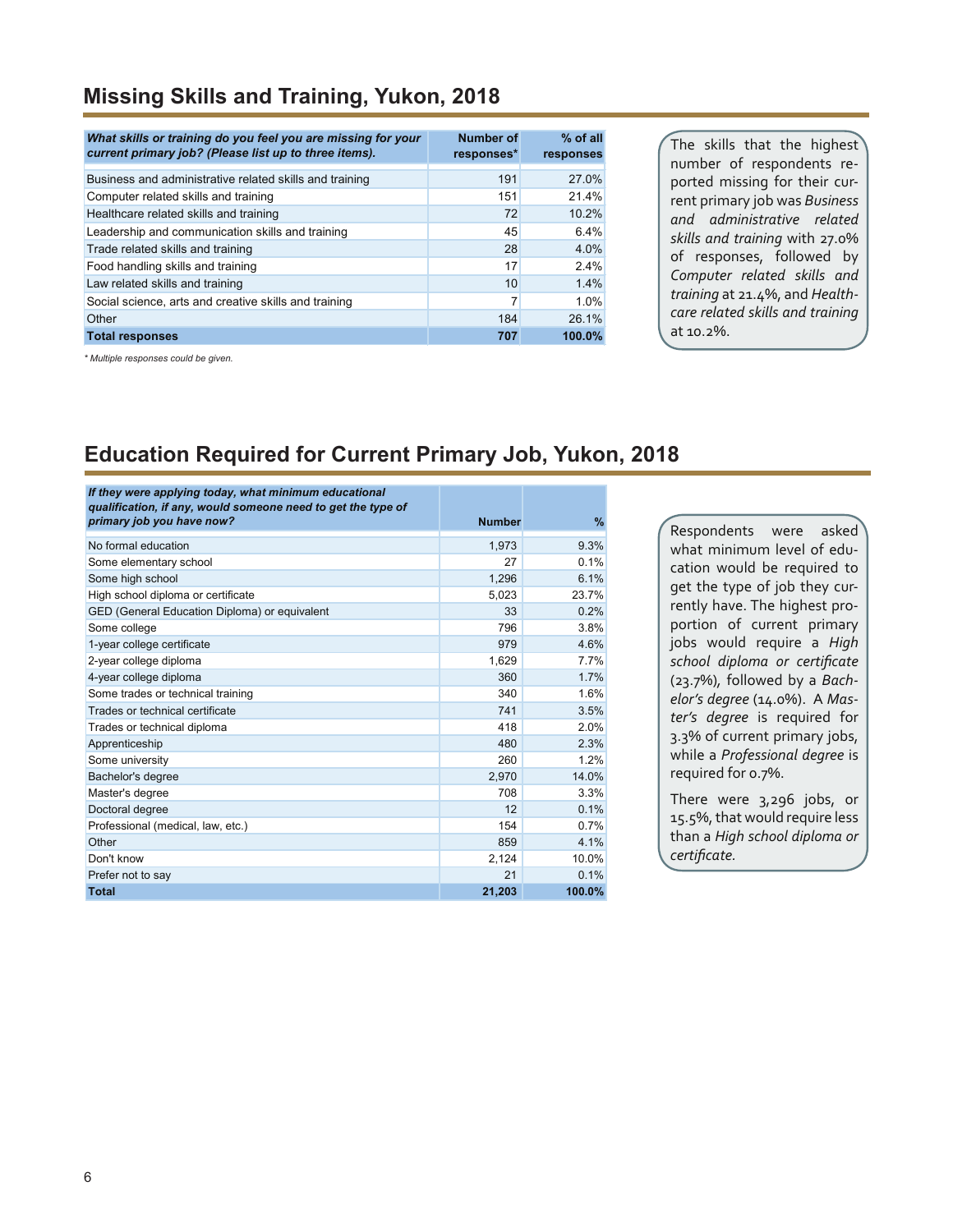#### **Licences, Tickets or Certificates Required for Current Job, Yukon, 2018**



In the fall of 2018, there were 55.5% of current primary jobs that required a licence, ticket, or certificate. The most common reported requirement was for *Workplace health and safety (22.7%)* followed by *CPR and/or First Aid* (20.7%). Various classes of *Driver's Licence* were the next most common reported requirement at 18.5%. The *Other* category included a variety of jobspecific licences, tickets or certificates etc.

| Are there any licences, tickets or certificates required for your<br>current primary job? Please list up to 5 licences, tickets or<br>certificates. | Number of<br>responses* | $%$ of all<br>responses |
|-----------------------------------------------------------------------------------------------------------------------------------------------------|-------------------------|-------------------------|
| Workplace health and safety                                                                                                                         | 5,820                   | 22.7%                   |
| CPR and/or First Aid                                                                                                                                | 5,313                   | 20.7%                   |
| Class 1-5 Driver's Licence and/or air brakes certificate                                                                                            | 4.741                   | 18.5%                   |
| Trade related                                                                                                                                       | 2,088                   | 8.1%                    |
| Food and bar safety                                                                                                                                 | 1,446                   | 5.6%                    |
| Health related certificates                                                                                                                         | 1,297                   | 5.0%                    |
| Law related                                                                                                                                         | 1,104                   | 4.3%                    |
| Business and administration                                                                                                                         | 920                     | 3.6%                    |
| Transportation related (other than driver's licence)                                                                                                | 557                     | 2.2%                    |
| Leadership and communication                                                                                                                        | 520                     | 2.0%                    |
| Teacher and/or other education related certificate                                                                                                  | 426                     | 1.7%                    |
| Professional certification                                                                                                                          | 117                     | 0.5%                    |
| Activities and tourism                                                                                                                              | 47                      | 0.2%                    |
| Other                                                                                                                                               | 1,281                   | 5.0%                    |
| <b>Total responses</b>                                                                                                                              | 25,676                  | 100.0%                  |

*\* Multiple responses could be given.*

### **Other Specific Skills Required for Current Job, Yukon, 2018**

| Are there any other specific skills required for your current primary<br>job? Please list up to 5 key skills. | <b>Number of</b><br>responses* | $%$ of all<br>responses |
|---------------------------------------------------------------------------------------------------------------|--------------------------------|-------------------------|
| Leadership and communication skills                                                                           | 9,711                          | 31.1%                   |
| Computer related skills                                                                                       | 6,169                          | 19.8%                   |
| Soft skills (work under pressure, multi-tasking, etc.)                                                        | 3,319                          | 10.6%                   |
| Business and admin related skills                                                                             | 3,018                          | 9.7%                    |
| Trade related skills                                                                                          | 1,833                          | 5.9%                    |
| Healthcare related skills                                                                                     | 1,018                          | 3.3%                    |
| Analytical, trouble-shooting, problem-solving skills                                                          | 837                            | 2.7%                    |
| Suitability for the job (flexibility, physical fitness)                                                       | 808                            | 2.6%                    |
| Health and safety related skills                                                                              | 618                            | 2.0%                    |
| Law related skills                                                                                            | 531                            | 1.7%                    |
| Social science, arts and creative skills                                                                      | 475                            | 1.5%                    |
| Transportation related skills                                                                                 | 443                            | 1.4%                    |
| <b>Technical skills</b>                                                                                       | 411                            | 1.3%                    |
| Experience in the field                                                                                       | 354                            | 1.1%                    |
| Teaching and education related skills                                                                         | 260                            | 0.8%                    |
| Scientific skills                                                                                             | 151                            | 0.5%                    |
| Food handling skills                                                                                          | 32                             | 0.1%                    |
| Other skills                                                                                                  | 1,210                          | 3.9%                    |
| <b>Total responses</b>                                                                                        | 31,199                         | 100.0%                  |

When asked what other specific skills were required for their current primary job, the most common response was *Leadership and communication skills* with 31.1% of all responses, followed by *Computer related skills* at 19.8% of responses. The *Other* responses included *outdoor skills, guiding skills, foreign languages, etc.*

*\* Multiple responses could be given.*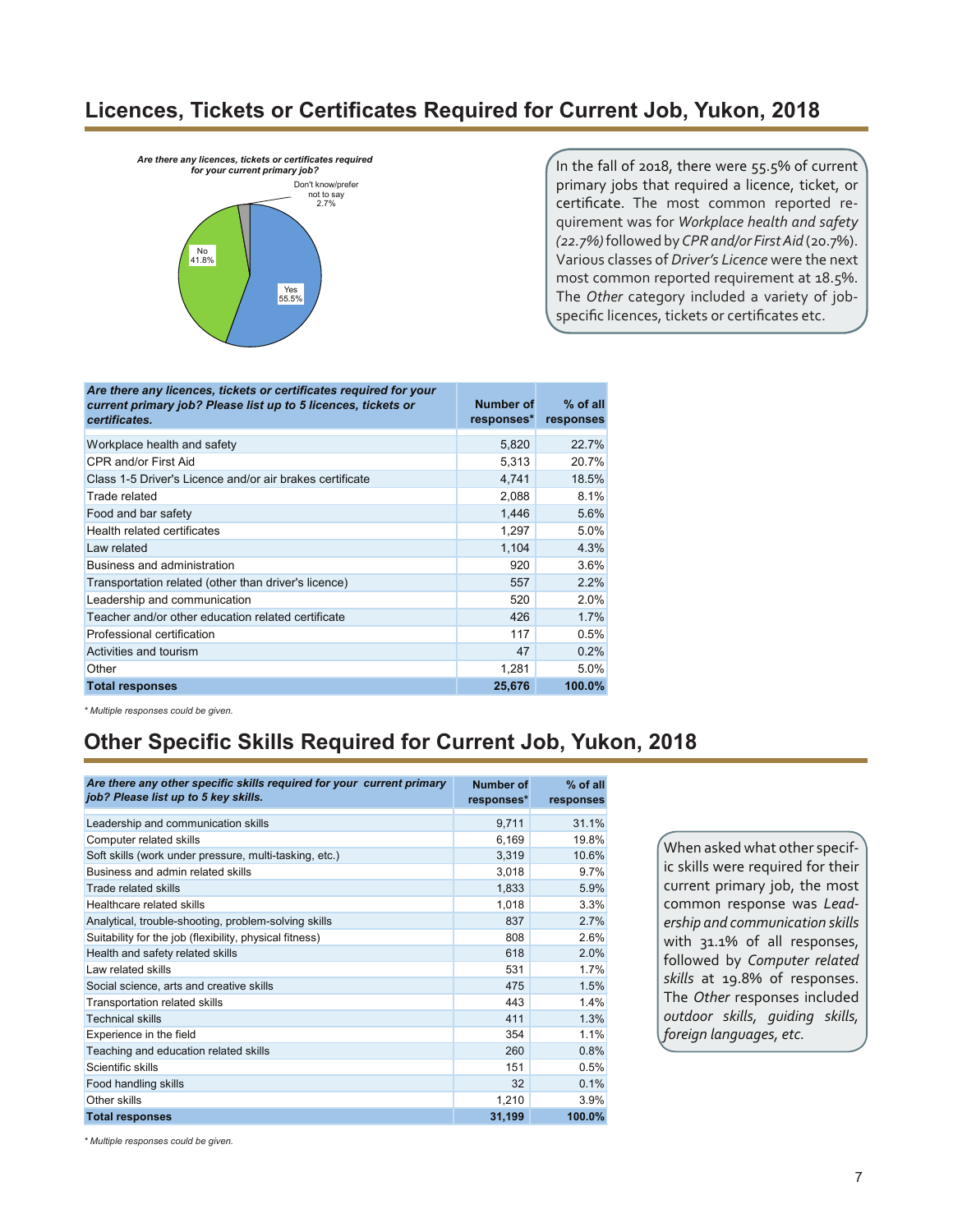#### **Top Reasons for Staying in Current Primary Job, Yukon, 2018**

| What are your top reasons for staying in your current<br>primary job? (Check all that apply). | Number of<br>responses* | $%$ of all<br>responses |
|-----------------------------------------------------------------------------------------------|-------------------------|-------------------------|
| Pay                                                                                           | 8,133                   | 17.6%                   |
| Meaningful work and making a difference                                                       | 5,407                   | 11.7%                   |
| Good work environment                                                                         | 5,185                   | 11.2%                   |
| Working with great people                                                                     | 4,937                   | 10.7%                   |
| <b>Benefits</b>                                                                               | 3,611                   | 7.8%                    |
| Supportive management / good boss                                                             | 3,401                   | 7.4%                    |
| Career growth opportunities                                                                   | 1,993                   | 4.3%                    |
| Being recognized, valued and respected                                                        | 1,268                   | 2.7%                    |
| Unable to find other work                                                                     | 714                     | 1.5%                    |
| Other                                                                                         | 10,962                  | 23.7%                   |
| Enjoyable work and capable of performing tasks                                                | 3,641                   | 7.9%                    |
| Suitability, flexibility of hours                                                             | 2,280                   | 4.9%                    |
| Location                                                                                      | 1,075                   | 2.3%                    |
| Job security                                                                                  | 974                     | 2.1%                    |
| Challenging and variety                                                                       | 814                     | 1.8%                    |
| Self employment or self direct                                                                | 609                     | 1.3%                    |
| Other                                                                                         | 1,569                   | 3.4%                    |
| Don't know or prefer not to say                                                               | 596                     | 1.3%                    |
| <b>Total responses</b>                                                                        | 46,207                  | 100.0%                  |

*Pay* was the number one response when respondents were asked to provide the top reasons for staying in their current primary job*.*  Pay accounted for 17.6% of all responses, followed by *Meaningful work and making a difference* (11.7%) and *Good work environment* (11.2%).

*\* Multiple responses could be given.*

#### **Most Important Reason for Staying in Current Primary Job, Yukon, 2018**

| Of those reasons, which one is the most important to you? |               |        |
|-----------------------------------------------------------|---------------|--------|
| (Choose only one).                                        | <b>Number</b> | $\%$   |
| Pay                                                       | 3,615         | 18.1%  |
| Meaningful work and making a difference                   | 3,111         | 15.6%  |
| Working with great people                                 | 1,224         | 6.1%   |
| Good work environment                                     | 1,181         | 5.9%   |
| Supportive management / good boss                         | 788           | 3.9%   |
| Career growth opportunities                               | 720           | 3.6%   |
| <b>Benefits</b>                                           | 547           | 2.7%   |
| Unable to find other work                                 | 466           | 2.3%   |
| Being recognized, valued and respected                    | 92            | 0.5%   |
| Other                                                     | 8,230         | 41.2%  |
| Enjoyable work and capable of performing tasks            | 3,063         | 15.3%  |
| Suitability, flexibility of hours                         | 1,766         | 8.8%   |
| Location                                                  | 829           | 4.2%   |
| Job security                                              | 695           | 3.5%   |
| Challenging and variety                                   | 545           | 2.7%   |
| Self employment or self directed                          | 416           | 2.1%   |
| Other                                                     | 916           | 4.6%   |
| Total                                                     | 19,974        | 100.0% |

*W*hen respondents were further asked which of the reasons was most important to them, again *Pay* was the most common response (18.1%) with *Meaningful work and making a difference* ranked number two with 15.6% of responses.

The number one response for the most important reason to stay at their current job for both government workers and non-profit organization workers was *Meaningful work and making a difference.* For workers in private businesses or corporations, the most important reason was *Pay*.

| Of those reasons, which one is the most<br>important to you? (Choose only one). | Government <sup>1</sup> | Non-profit<br>organization | <b>Private business or</b><br>corporation (including FN<br>development corps) |
|---------------------------------------------------------------------------------|-------------------------|----------------------------|-------------------------------------------------------------------------------|
| Meaningful work and making a difference                                         | 21.1%                   | 24.0%                      | 8.1%                                                                          |
| Pay                                                                             | 17.8%                   | 3.7%                       | 19.7%                                                                         |
| Working with great people                                                       | 5.4%                    | 11.1%                      | 6.3%                                                                          |
| <b>Benefits</b>                                                                 | 3.6%                    | 3.3%                       | 1.3%                                                                          |
| Career growth opportunities                                                     | 1.9%                    | 1.4%                       | 2.4%                                                                          |
| Good work environment                                                           | 5.7%                    | 6.6%                       | 5.9%                                                                          |
| Unable to find other work                                                       | 1.1%                    | 0.4%                       | 3.5%                                                                          |
| Supportive management / good boss                                               | 0.9%                    | 0.0%                       | 6.6%                                                                          |
| Being recognized, valued and respected                                          | 0.1%                    | 0.0%                       | 0.8%                                                                          |
| Other                                                                           | 42.3%                   | 49.4%                      | 45.4%                                                                         |
| All <sup>2</sup>                                                                | 100.0%                  | 100.0%                     | 100.0%                                                                        |

\* Includes Crown Corporations (Yukon Energy Corp., Yukon Liquor Corp. etc.). 2 Does not include respondents who *didn't know*, or *preferred not to say.*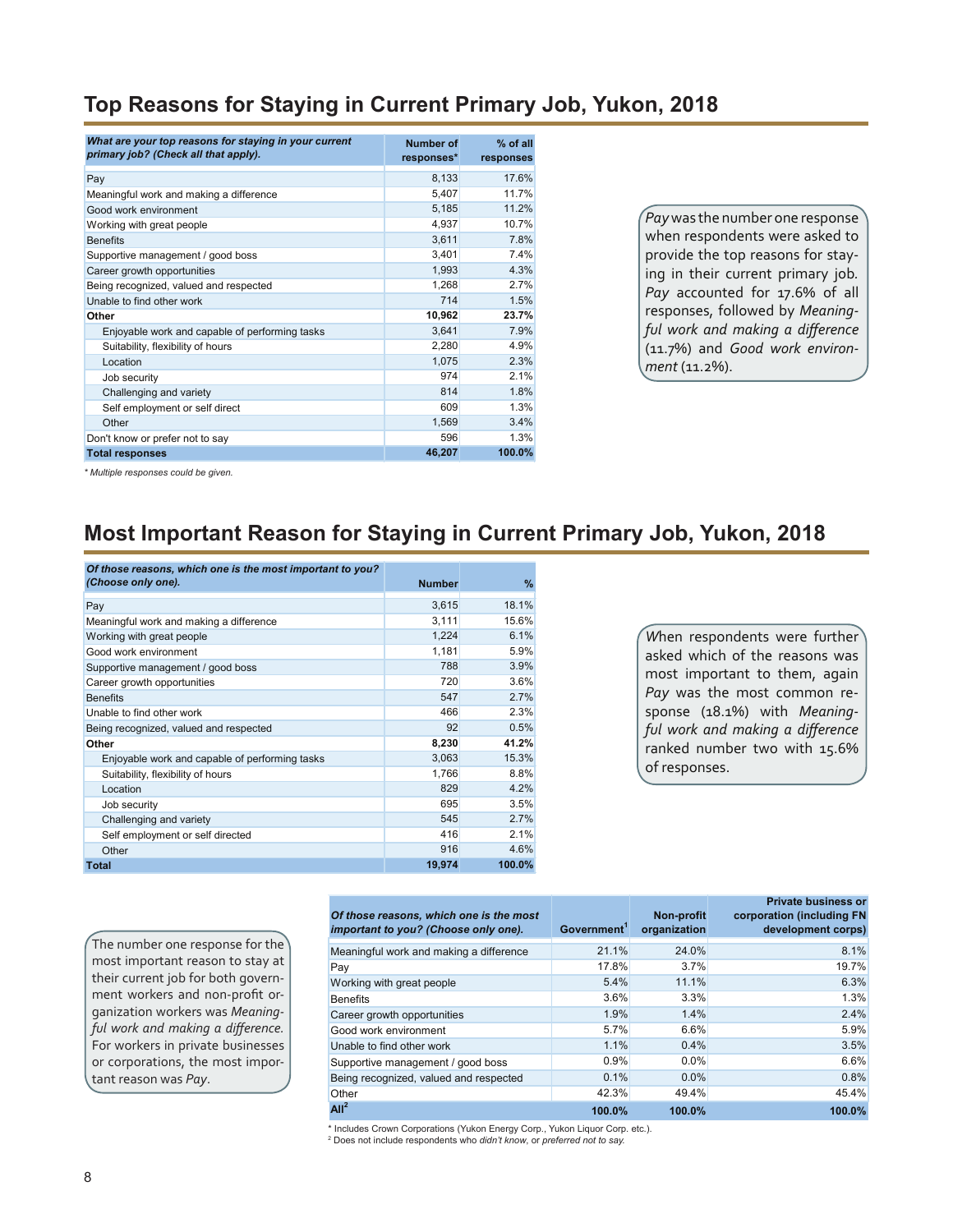# **Unemployment Information**

#### **Current Situation For Those Unemployed, Yukon, 2018**

| (For those who reported being unemployed or not in the<br>labour force)          |                        |                         |
|----------------------------------------------------------------------------------|------------------------|-------------------------|
| Which of the following best describes your situation?<br>(Check all that apply). | Number of<br>responses | $%$ of all<br>responses |
| Retired                                                                          | 3,111                  | 43.3%                   |
| Own illness, injury or disability                                                | 848                    | 11.8%                   |
| <b>Student</b>                                                                   | 671                    | 9.3%                    |
| Seeking employment                                                               | 664                    | 9.2%                    |
| Awaiting recall from seasonal layoff                                             | 580                    | 8.1%                    |
| Caring for own children                                                          | 461                    | 6.4%                    |
| Other personal or family responsibilities                                        | 420                    | 5.8%                    |
| Awaiting recall from layoff due to business conditions                           | 127                    | 1.8%                    |
| Caring for elder relative                                                        | 3                      | 0.0%                    |
| Other                                                                            | 257                    | 3.6%                    |
| Does not want to work                                                            | 164                    | 2.3%                    |
| Starting a new job soon                                                          | 93                     | 1.3%                    |
| Don't know                                                                       | 44                     | 0.6%                    |
| <b>Total</b>                                                                     | 7,187                  | 100.0%                  |

For those respondents who reported not having a job, the top reason for not working was that they were *Retired* (43.3%). The respondent's *Own illness, injury or disability* was stated by 11.8% of respondents, while *Students*  accounted for 9.3% of responses.

*\* Multiple responses could be given.*

#### **Issues Making It Difficult to Find Work for Seeking Employment, Yukon, 2018**

| What issues are making it difficult for you to find work, if<br>any? (Check all that apply). | <b>Number of</b><br>responses* | % of all<br>responses |
|----------------------------------------------------------------------------------------------|--------------------------------|-----------------------|
| Shortage of jobs matching respndents' skillset                                               | 167                            | 18.5%                 |
| Shortage of available jobs (in general)                                                      | 137                            | 15.2%                 |
| Being out-competed for jobs by people with more experience                                   | 75                             | 8.3%                  |
| Insufficient education certification or training level                                       | 71                             | 7.9%                  |
| Discrimination (please specify):                                                             | 50                             | 5.5%                  |
| Age                                                                                          | 50                             | 5.5%                  |
| Lack of personal supports such as transportation, daycare or<br>stable housing               | 26                             | 2.9%                  |
| <b>Other</b>                                                                                 | 269                            | 29.8%                 |
| Just not able to find work                                                                   | 96                             | 10.6%                 |
| Personal choice                                                                              | 58                             | 6.4%                  |
| Location                                                                                     | 42                             | 4.6%                  |
| Health issues                                                                                | 41                             | 4.5%                  |
| Seasonal work                                                                                | 31                             | 3.4%                  |
| None                                                                                         | 95                             | 10.5%                 |
| Don't know                                                                                   | 14                             | 1.5%                  |
| <b>Total responses</b>                                                                       | 904                            | 100.0%                |

For those respondents who reported not having a job and who reported issues making it difficult to find work, the top reason was the *Shortage of jobs matching respondents' skillset* (18.5%). The second most common response was the *Shortage of available jobs (in general)* (15.2%)*. Discrimination* was reported by 50 respondents with all of those reporting *Age discrimination*.

*\* Multiple responses could be given.*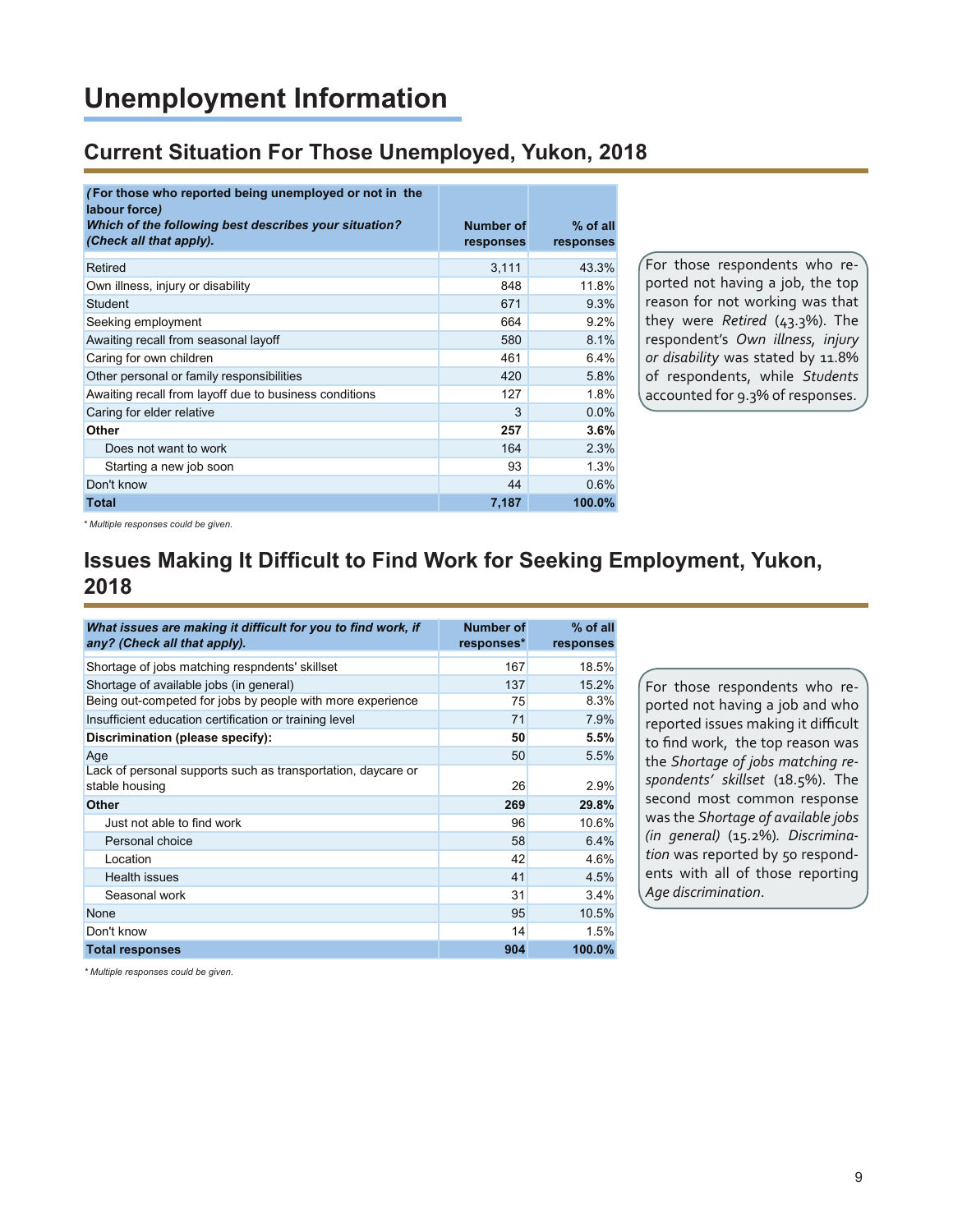# **Skills, Education and Training Information**

### **Highest Level of Education Completed, Yukon, 2018**

| What is the highest level of formal education you have<br>completed? | <b>Number</b> | $\frac{9}{6}$ |
|----------------------------------------------------------------------|---------------|---------------|
|                                                                      |               |               |
| No formal education                                                  | 41            | 0.1%          |
| Some elementary school                                               | 132           | 0.5%          |
| Some high school                                                     | 2,808         | 9.9%          |
| High school diploma or certificate                                   | 5,044         | 17.7%         |
| GED (General Education Diploma) or equivalent                        | 344           | 1.2%          |
| Some college                                                         | 2,132         | 7.5%          |
| 1-Year college certificate                                           | 1,371         | 4.8%          |
| 2-Year college diploma                                               | 3.088         | 10.9%         |
| 4-Year college diploma                                               | 639           | 2.2%          |
| Some trades or technical training                                    | 291           | 1.0%          |
| Trades or technical certificate                                      | 1,101         | 3.9%          |
| Trades or technical diploma                                          | 598           | 2.1%          |
| Apprenticeship                                                       | 638           | 2.2%          |
| Some university                                                      | 1,337         | 4.7%          |
| Bachelor's degree                                                    | 5,456         | 19.2%         |
| Master's degree                                                      | 1,714         | 6.0%          |
| Doctoral degree                                                      | 68            | 0.2%          |
| Professional degree (medicine, law)                                  | 266           | 0.9%          |
| Other                                                                | 1,099         | 3.9%          |
| Don't know                                                           | 75            | 0.3%          |
| Prefer not to say                                                    | 208           | 0.7%          |
| Total population (aged 18 to 65 years)                               | 28,450        | 100.0%        |

Almost three-quarters (69.6%)\* of Yukoners aged 18 to 65 years reported having some post-secondary education and 26.4% had a *Bachelor's degree* or higher. Six percent of the population in the age group 18 to 65 years had a *Trades certificate or diploma* with a further 2.2% reporting an *Apprenticeship* as their highest level of education.

\*Includes respondents who reported "*Other*" as their highest level of education.

## **Field of Study for Trades or Technical Certificate or Diploma, or Apprenticeship, Yukon, 2018**

| (For those reporting a trades or technical certificate or<br>diploma or apprenticeship)<br>In what field of study was your trades or technical<br>certificate, diploma or apprenticeship? | <b>Number</b> | $\%$   |
|-------------------------------------------------------------------------------------------------------------------------------------------------------------------------------------------|---------------|--------|
| Mechanic and repair technologies/technicians                                                                                                                                              | 765           | 32.7%  |
| <b>Construction trades</b>                                                                                                                                                                | 668           | 28.5%  |
| Personal and culinary services                                                                                                                                                            | 271           | 11.6%  |
| Engineering technologies and engineering-related fields                                                                                                                                   | 90            | 3.8%   |
| Precision production                                                                                                                                                                      | 39            | 1.7%   |
| Health professions and related programs                                                                                                                                                   | 33            | 1.4%   |
| Agriculture, agriculture operations and related sciences                                                                                                                                  | 33            | 1.4%   |
| Business, management, marketing and related support services                                                                                                                              | 14            | 0.6%   |
| Other                                                                                                                                                                                     | 427           | 18.2%  |
| <b>Total</b>                                                                                                                                                                              | 2,339         | 100.0% |

*Mechanic and repair technologies/ technicians* (32.7%) was the most common field of study among those who reported completing trades or technical certificate or diploma, or apprenticeship, while the *Construction trades* accounted for 28.5% of all fields of study. The *Other* category included *electronics, telecommunications, welding, printing, etc.*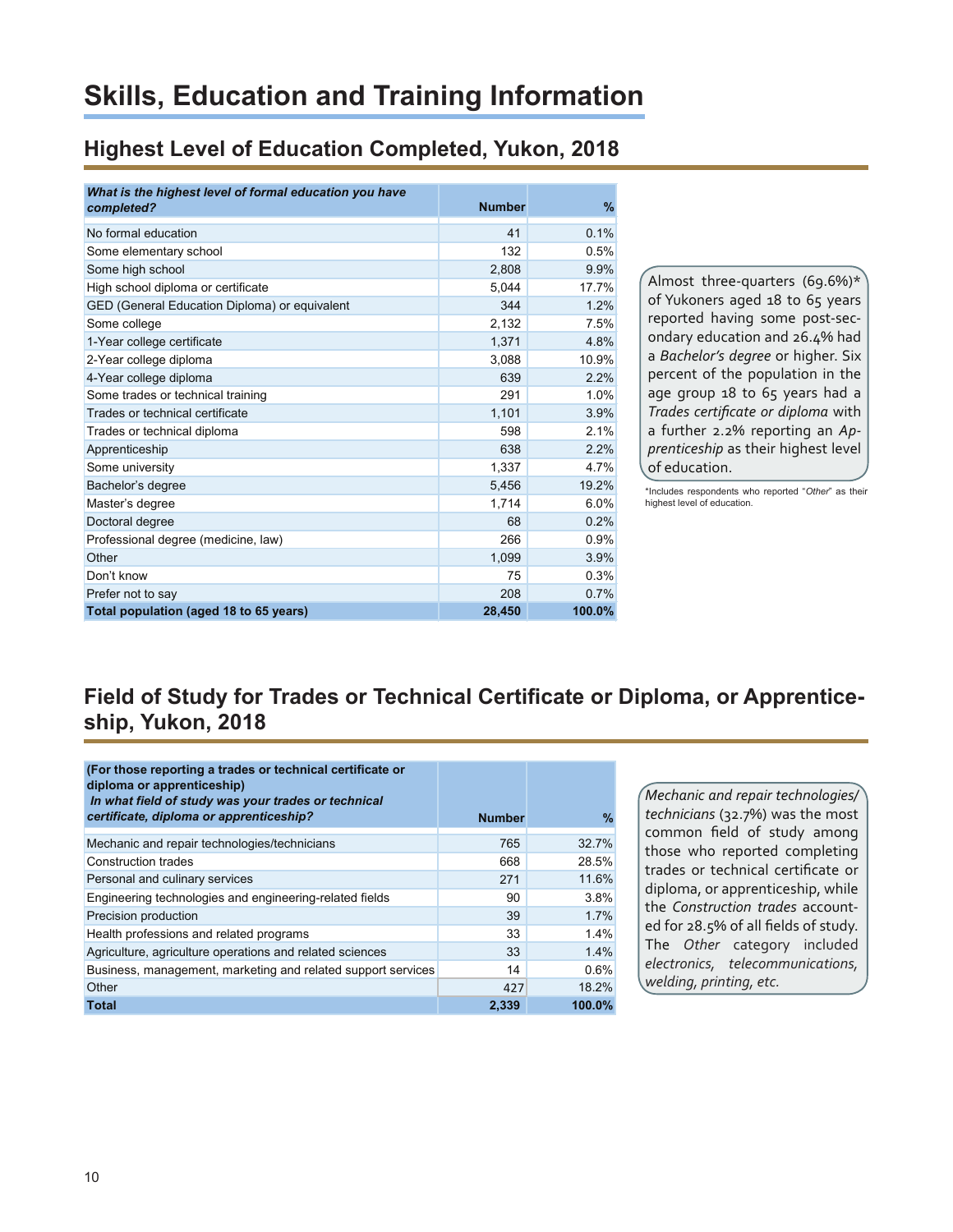### **Field of Study for College Certificate or Diploma, Yukon, 2018**

| (For those reporting a college certificate or diploma)<br>In what field of study was your college certificate or<br>diploma? | <b>Number</b> | $\%$   |
|------------------------------------------------------------------------------------------------------------------------------|---------------|--------|
| Business, management, marketing and related support services                                                                 | 1,765         | 34.7%  |
| Health professions and related programs                                                                                      | 972           | 19.1%  |
| Computer and information sciences and support services                                                                       | 331           | 6.5%   |
| Mechanic and repair technologies/technicians                                                                                 | 103           | 2.0%   |
| Personal and culinary services                                                                                               | 93            | 1.8%   |
| Engineering technologies and engineering-related fields                                                                      | 64            | 1.3%   |
| <b>Construction trades</b>                                                                                                   | 47            | 0.9%   |
| Security and protective services                                                                                             | 36            | 0.7%   |
| Visual and performing arts                                                                                                   | 25            | 0.5%   |
| Family and consumer sciences/human sciences                                                                                  | 9             | 0.2%   |
| <b>Other</b>                                                                                                                 | 1,560         | 30.6%  |
| Natural resources and city planning                                                                                          | 588           | 11.5%  |
| Language, culture, history, social                                                                                           | 216           | 4.2%   |
| Arts                                                                                                                         | 198           | 3.9%   |
| Teacher and/or other education related certificate                                                                           | 134           | 2.6%   |
| Other                                                                                                                        | 424           | 8.3%   |
| Don't Know                                                                                                                   | 88            | 1.7%   |
| <b>Total</b>                                                                                                                 | 5,093         | 100.0% |

Of the respondents who reported a college certificate or diploma as their highest level of education, 34.7% had their certificate or diploma in *Business, management, marketing and related support services*. The second most common college certificate or diploma was in *Health professions and related programs* (19.1%)*.* The top field in the *Other* category was *Natural resources and city planning* (11.5%).

#### **Field of Study for University Degree, Yukon, 2018**

| (For those reporting a university degree)                    |               |               |
|--------------------------------------------------------------|---------------|---------------|
| In what field of study was your highest university degree?   | <b>Number</b> | $\frac{9}{6}$ |
| Education                                                    | 1,588         | 21.2%         |
| Liberal arts and sciences, general studies and humanities    | 1,193         | 15.9%         |
| Health professions and related programs                      | 849           | 11.3%         |
| Business, management, marketing and related support services | 826           | 11.0%         |
| Social sciences                                              | 551           | 7.3%          |
| Biological and biomedical sciences                           | 425           | 5.7%          |
| Engineering                                                  | 209           | 2.8%          |
| Psychology                                                   | 122           | 1.6%          |
| Visual and performing arts                                   | 100           | 1.3%          |
| Computer and information sciences and support services       | 46            | 0.6%          |
| <b>Other</b>                                                 | 1,571         | 20.9%         |
| Natural resources and sciences                               | 720           | 9.6%          |
| Law related                                                  | 339           | 4.5%          |
| Life sciences                                                | 302           | 4.0%          |
| Applied professional                                         | 161           | 2.1%          |
| Other                                                        | 49            | 0.7%          |
| Don't know or prefer not to say                              | 20            | 0.3%          |
| <b>Total</b>                                                 | 7,500         | 100.0%        |

Among the respondents who reported a university degree as their highest level of education, 21.2% had their degree in *Education*. The second most common field of study was *Liberal arts and sciences, general studies and humanities* (15.9%) followed by *Health professions and related programs* (11.3%). The top field in the *Other* category was *Natural resources and sciences* (9.6%).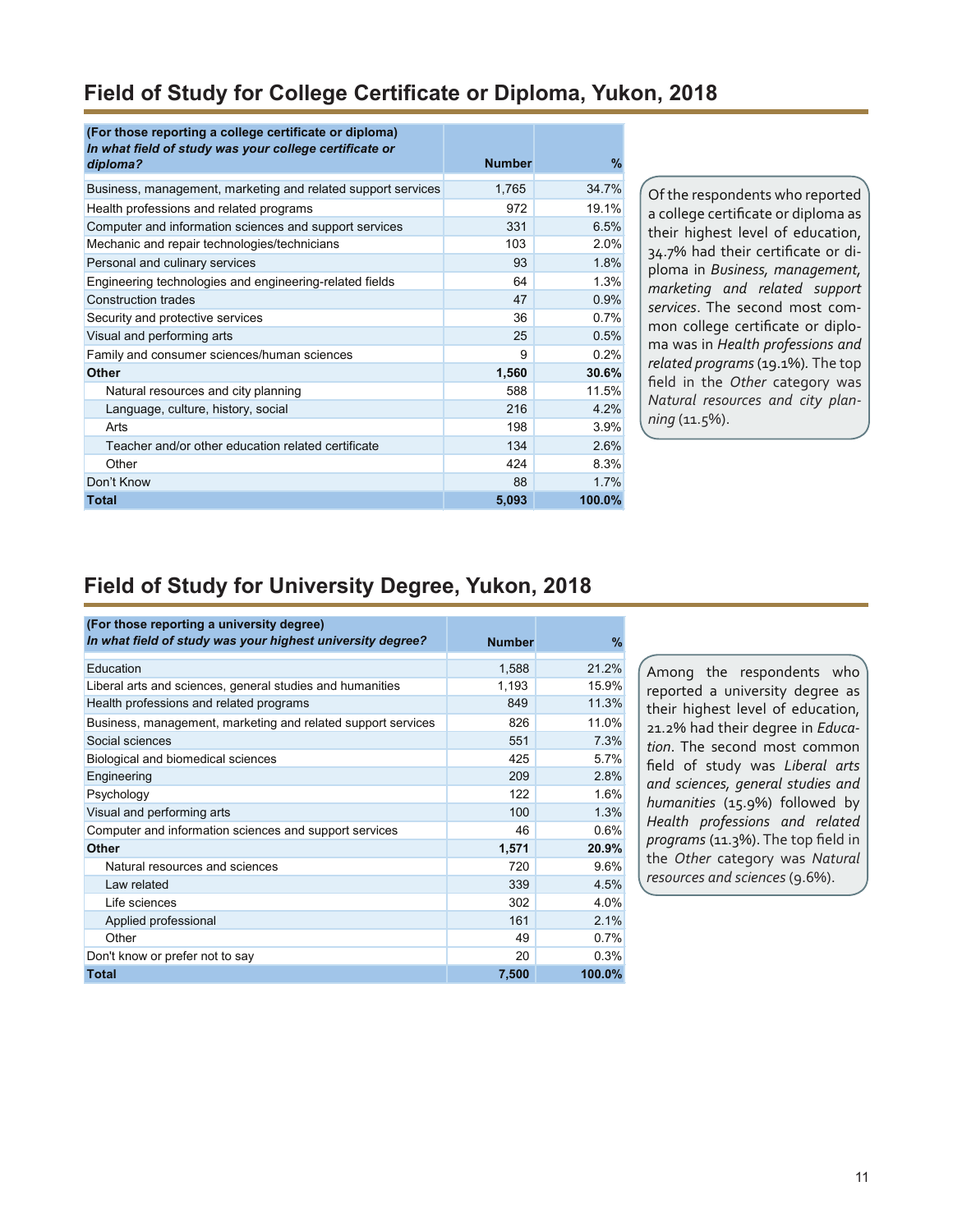### **Yukon College, Yukon, 2018**

|                    | Was your highest formal education completed at Yukon College?                                                                 | Yes <sup>1</sup>    |               | $\mathsf{No}^1$     |                 |
|--------------------|-------------------------------------------------------------------------------------------------------------------------------|---------------------|---------------|---------------------|-----------------|
| <b>NOC</b><br>Code | <b>Occupation</b>                                                                                                             | Number <sup>2</sup> | %             | Number <sup>2</sup> | %               |
| $00\,$             | Senior management occupations                                                                                                 | 12                  | 4.6%          | 245                 | 94.6%           |
|                    | 01-05 Specialized middle management occupations                                                                               | 95                  | 9.5%          | 885                 | 88.9%           |
|                    | Middle management occupations in retail and wholesale trade                                                                   |                     |               |                     |                 |
| 06                 | and customer services                                                                                                         | 172                 | 21.3%         | 635                 | 78.7%           |
| 07-09              | Middle management occupations in trades, transportation,<br>production and utilities                                          | 82                  | 18.1%         | 371                 | 81.9%           |
| 11                 | Professional occupations in business and finance                                                                              | 106                 | 16.3%         | 546                 | 83.7%           |
| 12                 | Administrative and financial supervisors and administrative<br>occupations                                                    | 432                 | 35.0%         | 784                 | 63.5%           |
| 13                 | Finance, insurance and related business administrative<br>occupations                                                         | 34                  | 16.3%         | 175                 | 83.7%           |
| 14                 | Office support occupations                                                                                                    | 17                  | 2.4%          | 636                 | 91.2%           |
| 15                 | Distribution, tracking and scheduling co-ordination occupations                                                               | 37                  | 13.4%         | 240                 | 86.6%           |
| 21                 | Professional occupations in natural and applied sciences                                                                      | 50                  | 11.0%         | 403                 | 89.0%           |
| 22                 | Technical occupations related to natural and applied sciences                                                                 | 147                 | 14.3%         | 878                 | 85.7%           |
| 30                 | Professional occupations in nursing                                                                                           | 0                   | 0.0%          | 258                 | 100.0%          |
| 31                 | Professional occupations in health (except nursing)                                                                           | 0<br>113            | 0.0%<br>44.8% | 238<br>139          | 100.0%<br>55.2% |
| 32                 | Technical occupations in health                                                                                               | 118                 | 52.0%         | 109                 | 48.0%           |
| 34<br>40           | Assisting occupations in support of health service<br>Professional occupations in education services                          | 36                  | 5.2%          | 654                 | 94.8%           |
| 41                 | Professional occupations in law and social, community and<br>government services                                              | 45                  | 3.7%          | 1,178               | 96.3%           |
| 42                 | Paraprofessional occupations in legal, social, community and<br>education services                                            | 168                 | 20.0%         | 671                 | 80.0%           |
| 43                 | Occupations in front-line public protection services                                                                          | 0                   | 0.0%          | 74                  | 100.0%          |
| 44                 | Care providers and educational, legal and public protection<br>support occupations                                            | 91                  | 24.8%         | 275                 | 74.9%           |
| 51                 | Professional occupations in art and culture                                                                                   | 6                   | 3.4%          | 168                 | 96.6%           |
| 52                 | Technical occupations in art, culture, recreation and sport                                                                   | X                   |               | 285                 | 99.0%           |
| 62                 | Retail sales supervisors and specialized sales occupations                                                                    | 80                  | 23.0%         | 268                 | 77.0%           |
| 63                 | Service supervisors and specialized service occupations                                                                       | 243                 | 26.2%         | 683                 | 73.8%           |
| 64                 | Sales representatives and salespersons - wholesale and retail<br>trade                                                        | 76                  | 16.4%         | 388                 | 83.6%           |
| 65                 | Service representatives and other customer and personal<br>services occupations                                               | 0                   | $0.0\%$       | 553                 | 100.0%          |
| 66                 | Sales support occupations                                                                                                     | 238                 | 33.1%         | 480                 | 66.9%           |
| 67                 | Service support and other service occupations, n.e.c.                                                                         | 74                  | 8.2%          | 825                 | 91.8%           |
| 72                 | Industrial, electrical and construction trades                                                                                | 292                 | 23.4%         | 920                 | 73.7%           |
| 73                 | Maintenance and equipment operation trades                                                                                    | 19                  | 2.9%          | 639                 | 96.5%           |
| 74                 | Other installers, repairers and servicers and material handlers<br>Transport and heavy equipment operation and related        | 11                  | 7.6%          | 134                 | 92.4%           |
| 75                 | maintenance occupations                                                                                                       | 136                 | 21.5%         | 485                 | 76.7%           |
| 76                 | Trades helpers, construction labourers and related occupations<br>Supervisors and technical occupations in natural resources, | 68                  | 26.3%         | 191                 | 73.7%           |
| 82                 | agriculture and related production                                                                                            | 82                  | 46.1%         | 96                  | 53.9%           |
| 84                 | Workers in natural resources, agriculture and related production                                                              | $\overline{0}$      | 0.0%          | 43                  | 100.0%          |
| 86                 | Harvesting, landscaping and natural resources labourers                                                                       | 0                   | $0.0\%$       | 104                 | 100.0%          |
| 92                 | Processing, manufacturing and utilities supervisors and central<br>control operators                                          | 13                  | 6.5%          | 188                 | 93.5%           |
| 94                 | Processing and manufacturing machine operators and related<br>production workers                                              | X                   |               | 0                   | $0.0\%$         |
| 96                 | Labourers in processing, manufacturing and utilities                                                                          | $\overline{0}$      | 0.0%          | $\mathbf{0}$        | 0.0%            |
|                    | <b>Total</b>                                                                                                                  | 3,100               | 16.3%         | 15,844              | 83.1%           |

*Was your highest formal education completed at Yukon College?*



About one in six (16.3%) Yukoners had their highest level of formal education completed at Yukon College. The occupation with the highest proportion of Yukoners completing their highest level of education at Yukon College, was *Assisting occupations in support of health services*  (52.0%) followed by *Supervisors and technical occupations in natural resources, agriculture and related production* at 46.1%. *Technical occupations in health* had the third-highest proportion at 44.8%.

There were six occupations where there were not any Yukoners that completed their highest level of education at Yukon College.

 $x =$ suppressed ... = not applicable

<sup>1</sup> The sum of the Yes and No answers may not total 100% because of respondents *who preferred not to say* or *don't know* are not displayed.<br><sup>2</sup> Does not include those with less than a high school diploma or with a degree

n.e.c.= not elsewhere classified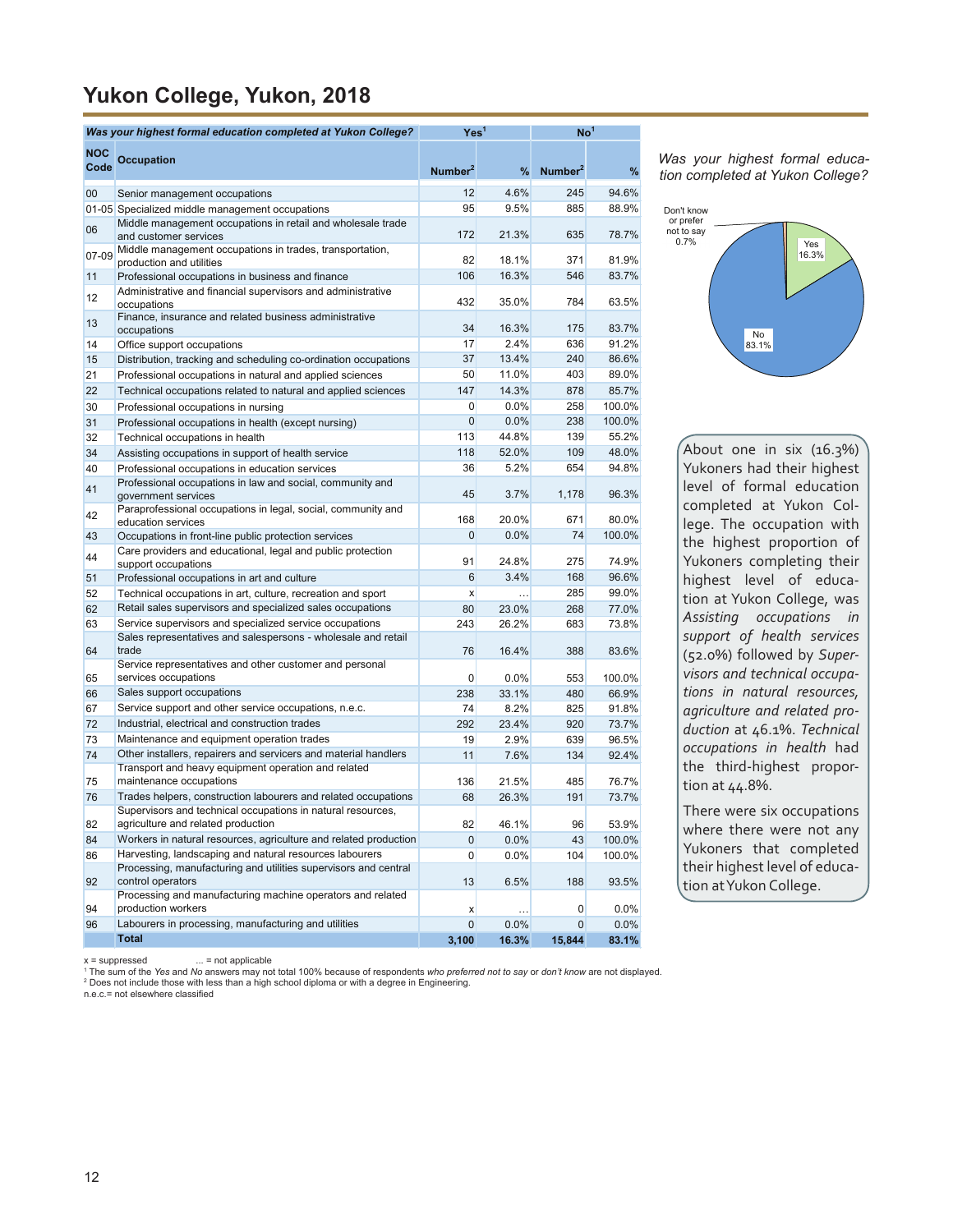#### **Training Taken Outside the Yukon, 2018**

*Did you move away from the Yukon in order to take training?*



| (For those who left the Yukon in order to take training)<br>For what reasons did you return to the Yukon? | <b>Number of</b><br>responses* | % of all<br>respondents |
|-----------------------------------------------------------------------------------------------------------|--------------------------------|-------------------------|
| Returned home                                                                                             | 3,097                          | 65.1%                   |
| Work                                                                                                      | 2,186                          | 46.0%                   |
| Family                                                                                                    | 1,958                          | 41.2%                   |
| Other (please specify):                                                                                   | 393                            | 8.3%                    |
| Like or love the Yukon                                                                                    | 236                            | 5.0%                    |
| Currently studying                                                                                        | 113                            | 2.4%                    |
| Other                                                                                                     | 44                             | 0.9%                    |
| Don't know                                                                                                | 90                             | 1.9%                    |
| * Multiple responses could be aiven.                                                                      |                                |                         |

Almost 19% percent of respondents left the Yukon to take training and returned. Of them, 65.1% said they returned back to the Yukon because it was their *home*, 46.0% returned to *work, and* 41.2% returned to rejoin their *family* (note: multiple responses could be given).

### **Computer Skills, Yukon, 2018**

| Which of the following computer skills do you have? | <b>Number of</b><br>responses* | $%$ of all<br>respondents |
|-----------------------------------------------------|--------------------------------|---------------------------|
| No computer skills                                  | 1.144                          | 4.0%                      |
| Basic computer operation                            | 23,206                         | 81.6%                     |
| Internet search skills                              | 26,021                         | 91.4%                     |
| Word processing skills                              | 24,145                         | 84.9%                     |
| Spreadsheet or database skills                      | 19,436                         | 68.3%                     |
| Computer technical skills                           | 10,199                         | 35.8%                     |
| Coding and programming skills                       | 3,179                          | 11.2%                     |
| Don't know or prefer not to say                     | 283                            | 1.0%                      |

The vast majority of Yukoners aged 18 to 65 years had at least some computer skills, with 91.4% reporting *Internet search skills*, and 84.9% reporting *Word processing skills.*

*\* Multiple responses could be given.*

#### **Internet Search Skills, Yukon, 2018**

| (For those who reported having internet search skills)<br>Would you describe your internet search skills as basic.<br>intermediate or advanced? | <b>Number</b> | $\frac{9}{6}$ |
|-------------------------------------------------------------------------------------------------------------------------------------------------|---------------|---------------|
| Basic (using basic search engines such as Google, Yahoo, etc.)                                                                                  | 8.914         | 34.3%         |
| Intermediate (extracting information from the internet using<br>search engines based on specific needs)                                         | 11.013        | 42.3%         |
| Advanced (literature reviews, etc.)                                                                                                             | 6,057         | 23.3%         |
| Don't know                                                                                                                                      | 37            | 0.1%          |
| <b>Total</b>                                                                                                                                    | 26.021        | 100.0%        |

Of the 26,021 Yukoners in the 18 to 65-year age group with internet search skills*,* 42.3% had *Intermediate* level skills, while 34.3% had *Basic* level skills.

#### **Word Processing Skills, Yukon, 2018**

| (For those who reported having word processing skills)<br>Would you describe your word processing skills as basic,<br>intermediate or advanced? | <b>Number</b> | $\frac{0}{0}$ |
|-------------------------------------------------------------------------------------------------------------------------------------------------|---------------|---------------|
| Basic (writing letters and essays, etc.)                                                                                                        | 6,670         | 27.6%         |
| Intermediate (customizing toolbars, inserting tables and graphs,<br>etc.                                                                        | 8.139         | 33.7%         |
| Advanced (formatting complex documents that require a table<br>of contents, footnotes, endnotes, bookmarks, creating graphic                    |               |               |
| effects, etc.)                                                                                                                                  | 9,261         | 38.4%         |
| Don't know                                                                                                                                      | 74            | 0.3%          |
| <b>Total</b>                                                                                                                                    | 24.144        | 100.0%        |

Of the 24,144 Yukoners aged 18 to 65 years with word processing skills, 38.4% had *Advanced* level skills, while 33.7% had *Intermediate* level skills.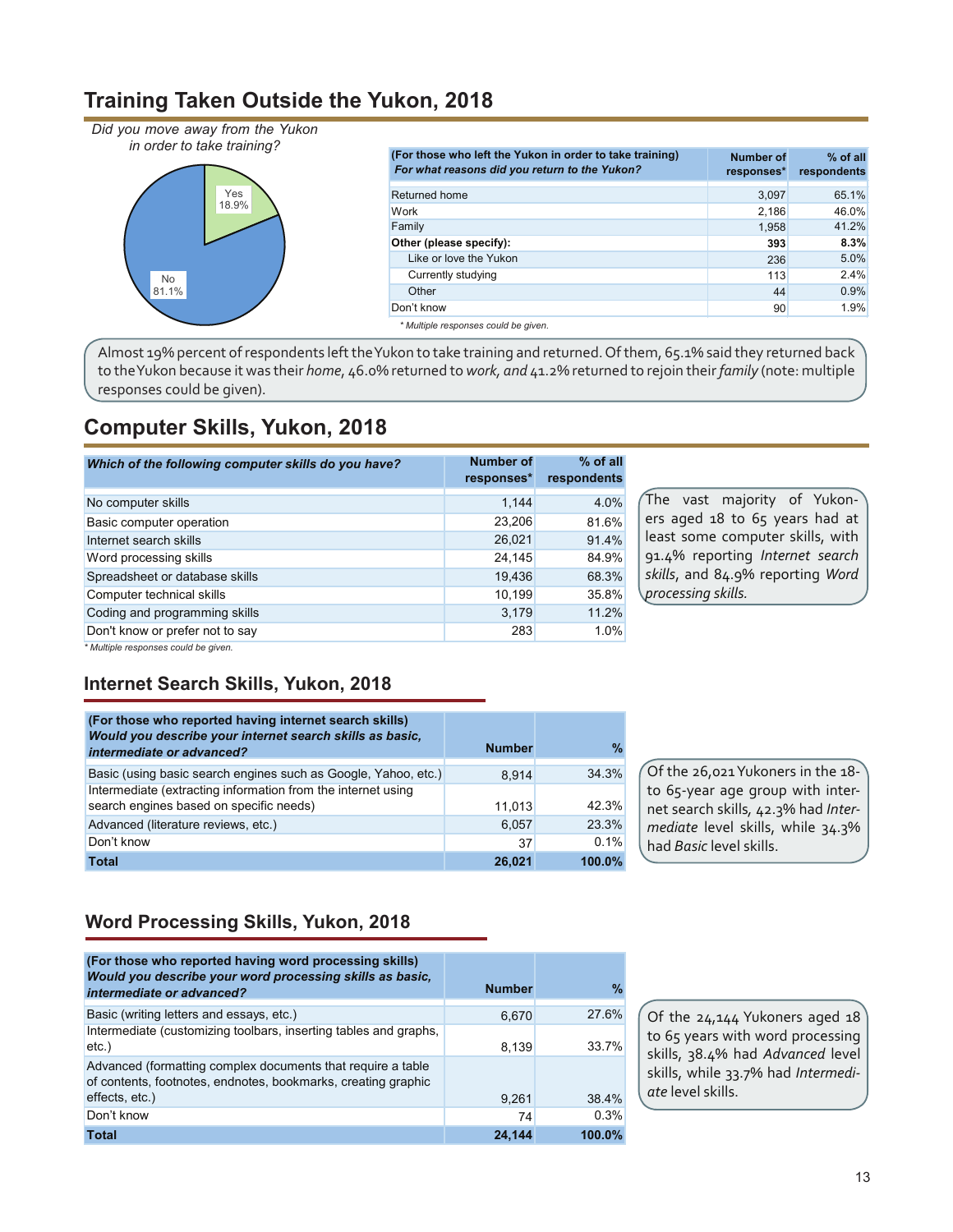#### **Spreadsheet or Database Skills, Yukon, 2018**

| (For those who reported having spreadsheet or database)<br>skills)<br>Would you describe your spreadsheet or database skills as<br>basic, intermediate or advanced? | <b>Number</b> | $\%$   |
|---------------------------------------------------------------------------------------------------------------------------------------------------------------------|---------------|--------|
| Basic (using data tables and forms; data entry; using simple<br>functions such as addition, subtraction and multiplication;<br>printing data, etc.)                 | 7,385         | 38.0%  |
| Intermediate (creating data tables, forms and reports; working<br>with multiple worksheets/forms; data manipulation, etc.)                                          | 7,838         | 40.3%  |
| Advanced (automating operations, creating and managing<br>macros and/or visual basic for applications, etc.)                                                        | 4.093         | 21.1%  |
| Don't know                                                                                                                                                          | 119           | 0.6%   |
| <b>Total</b>                                                                                                                                                        | 19,435        | 100.0% |

Of the 19,435 Yukoners in the 18- to 65-year age group with spreadsheet or database skills, 40.3% had *Intermediate* level skills, while 38.0% had *Basic* level skills.

#### **Computer Technical Skills, Yukon, 2018**

| (For those who reported having computer technical skills)<br>Would you describe your computer technical skills as<br>basic, intermediate or advanced? | <b>Number</b> | $\frac{9}{6}$ |
|-------------------------------------------------------------------------------------------------------------------------------------------------------|---------------|---------------|
| Basic (troubleshooting, etc.)                                                                                                                         | 4.674         | 45.8%         |
| Intermediate (removing viruses and resolving minor software<br>issues; understanding how applications function, etc.)                                 | 3.495         | 34 3%         |
| Advanced (resolving major hardware/software issues, replacing<br>components and applications, etc.)                                                   | 1.937         | 19.0%         |
| Don't know                                                                                                                                            | 93            | 0.9%          |
| <b>Total</b>                                                                                                                                          | 10.199        | 100.0%        |

Of the 10,199 Yukoners aged 18 to 65 years with computer technical skills, 45.8% had *Basic* level skills, while 34.3% had *Intermediate* level skills.

#### **Coding and Programming Skills, Yukon, 2018**

| (For those who reported having coding and programming<br>skills)<br>Would you describe your spreadsheet or database skills<br>as basic, intermediate or advanced? | <b>Number</b> | $\%$      |
|-------------------------------------------------------------------------------------------------------------------------------------------------------------------|---------------|-----------|
| Basic (using simple logic)                                                                                                                                        | 1,745         | 54.9%     |
| Intermediate (using complex logic, simple macros, etc.)                                                                                                           | 884           | 27.8%     |
| Advanced (developing and managing complex applications,<br>complex macros and SQL, etc.)                                                                          | 545           | 17.1%     |
| Don't know                                                                                                                                                        | 5             | 0.2%      |
| <b>Total</b>                                                                                                                                                      | 3.179         | $100.0\%$ |

Of the 3,179 Yukoners in the 18 to 65-year age group with coding and programming skills, 54.9% had *Basic* level skills, while 27.8% had *Intermediate* level skills.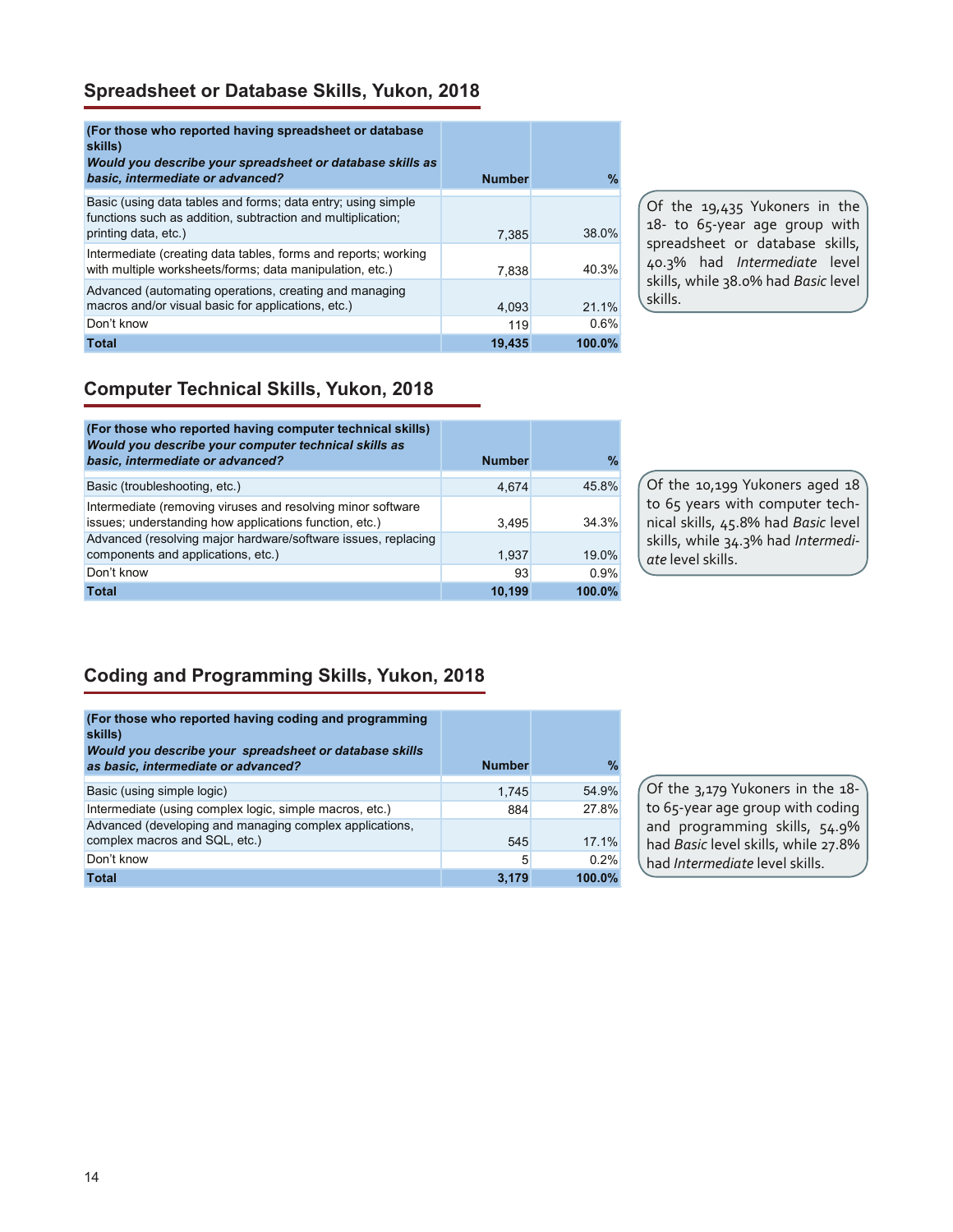#### **Current Students, Yukon, 2018**

*Are you currently a student at a school, college or university\*?*



\**The majority of university students would not be included in this figure as they would not have been in the Yukon at the time of the survey.*

#### **Full-time and Part-time Students, Yukon, 2018**

(For those who reported currently being a student) *Are you a full-time or part-time student?*



In 2018, 8.3% of Yukoners aged 18 to 65 years were students either at a school, or at a college, or at a university.

Of the Yukoners in the 18- to 65 year age group who were students in the fall of 2018, 53.6% were full-time students. A fulltime student is one who is carrying the equivalent of 3 or more courses in a term.

### **Type of School, Yukon, 2018**

| (For those who reported currently being a student)<br>What kind of school is it? | <b>Number</b> | %      |
|----------------------------------------------------------------------------------|---------------|--------|
| Grade school (K to 12)                                                           | 101           | 4.3%   |
| College                                                                          | 1,136         | 48.6%  |
| University*                                                                      | 786           | 33.6%  |
| Other                                                                            | 274           | 11.7%  |
| Specialized school or training                                                   | 96            | 4.1%   |
| On-line courses                                                                  | 86            | 3.7%   |
| School provided by employer                                                      | 82            | 3.5%   |
| <b>Technical School</b>                                                          | 5             | 0.2%   |
| Flying/pilot training                                                            | 5             | 0.2%   |
| Don't know                                                                       | 42            | 1.8%   |
| <b>Total</b>                                                                     | 2,339         | 100.0% |

\*The majority of university students would not be included in this figure as they would not have been in the *Yukon at the time of the survey.*

Students attending college accounted for 48.6% of all students, while 33.6% were attending university.